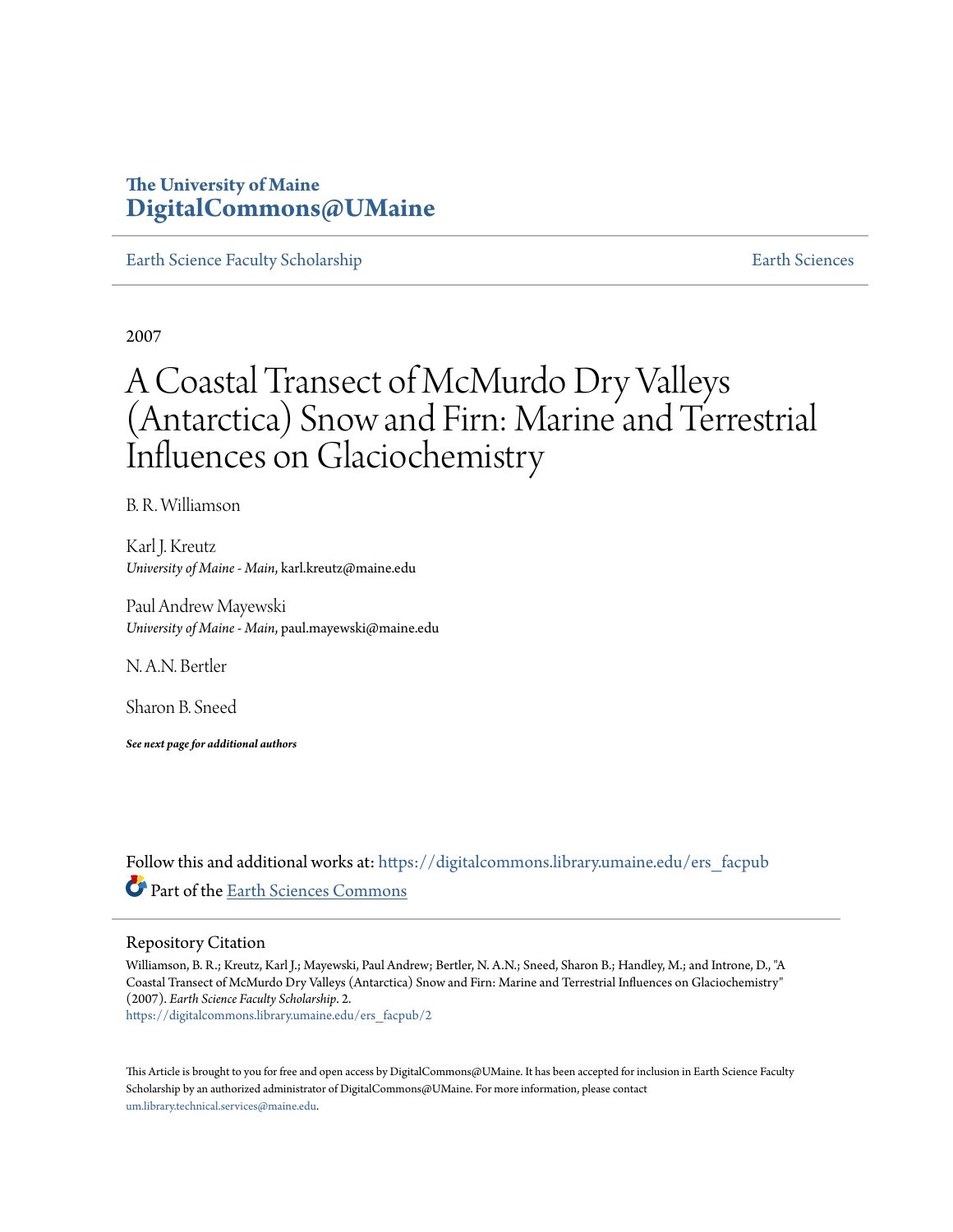#### **Authors**

B. R. Williamson, Karl J. Kreutz, Paul Andrew Mayewski, N. A.N. Bertler, Sharon B. Sneed, M. Handley, and D. Introne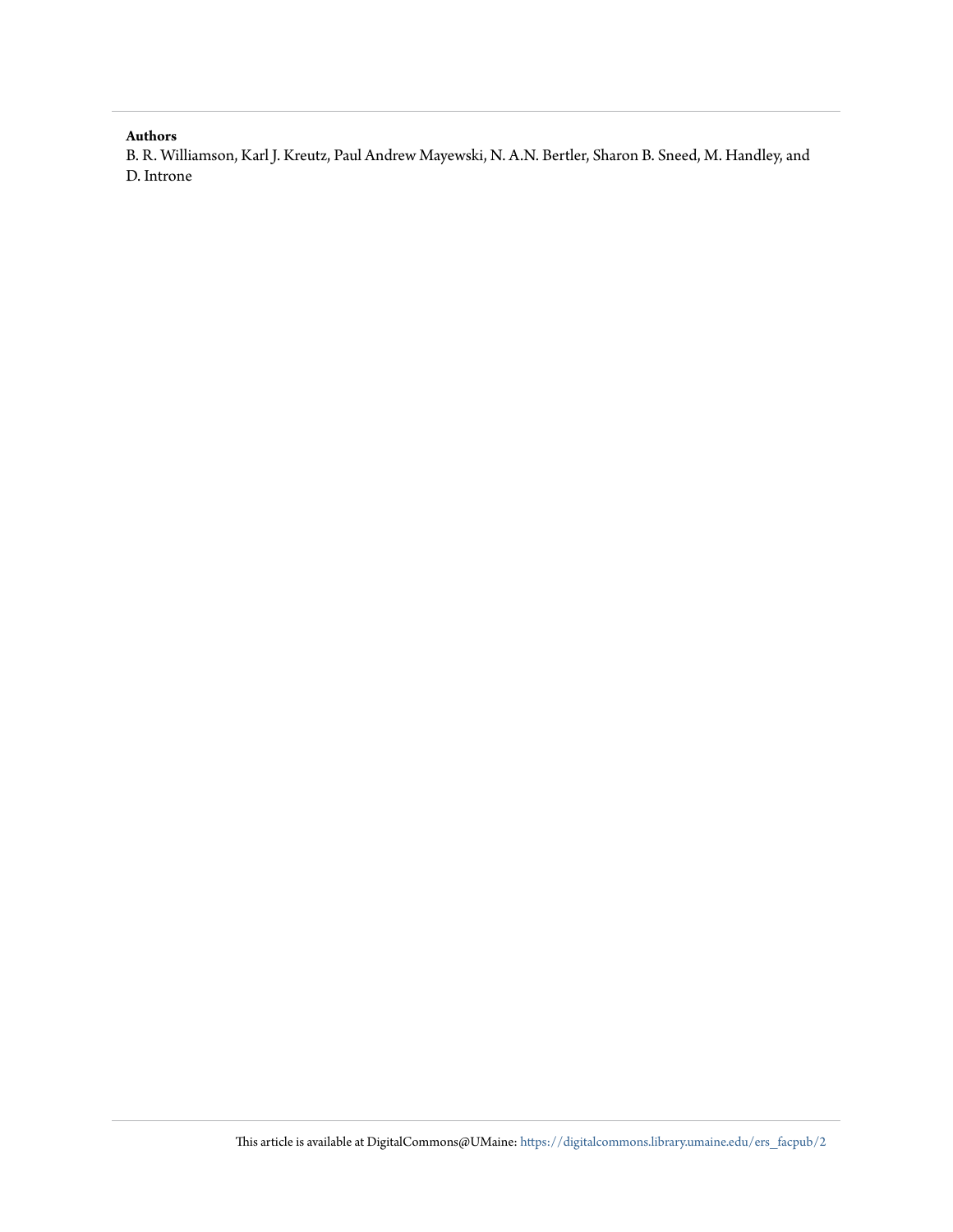## A coastal transect of McMurdo Dry Valleys (Antarctica) snow and firn: marine and terrestrial influences on glaciochemistry

B.R. WILLIAMSON,<sup>1</sup> K.J. KREUTZ,<sup>1</sup> P.A. MAYEWSKI,<sup>1</sup> N.A.N. BERTLER,<sup>1,2</sup> S. SNEED,<sup>1</sup> M. HANDLEY,<sup>1</sup> D. INTRONE<sup>1</sup>

<sup>1</sup> Climate Change Institute and Department of Earth Sciences, University of Maine, Sawyer Environmental Research Building, Orono, Maine 04473, USA

E-mail: bruce.williamson@maine.edu

<sup>2</sup>Antarctic Research Centre, Victoria University of Wellington, PO Box 600, Wellington, New Zealand

ABSTRACT. Samples of snow and firn from accumulation zones on Clark, Commonwealth, Blue and Victoria Upper Glaciers in the McMurdo Dry Valleys ( $\sim$ 77-78° S, 161-164° E), Antarctica, are evaluated chemically and isotopically to determine the relative importance of local (site-specific) factors vs regional-scale influences in defining glaciochemistry. Spatial variation in snow and firn chemistry confirms documented trends within individual valleys regarding major-ion deposition relative to elevation and to distance from the coast. Sodium and methylsulfonate (MS<sup>-</sup>), for example, follow a decreasing gradient with distance from the coast along the axis of Victoria Valley (350-119 µg L<sup>-1</sup> for Na<sup>+</sup>; 33-14 µg L<sup>-1</sup> for MS<sup>-</sup>); a similar pattern exists between Commonwealth and Newall Glaciers in the Asgaard Range. When comparing major-ion concentrations (e.g. Na<sup>+</sup>, MS<sup>-</sup>, Ca<sup>2+</sup>) or trace metals (e.g. Al, Fe) among different valleys, however, site-specific exposures to marine and local terrestrial chemical sources play a dominant role. Because chemical signals at all sites respond to particulates with varying mixtures of marine and terrestrial sources, each of these influences on site glaciochemistry must be considered when drawing temporal climate inferences on regional scales.

#### **INTRODUCTION**

The individual glacier accumulation zones of the McMurdo Dry Valleys (MDV), southern Victoria Land, provide a unique opportunity to study the interplay between localand regional-scale spatial trends in coastal Antarctic climate. Several studies in the region reveal that a combination of marine and continental air masses influences local climate, with seasonality, external forcing and site-specific factors creating diverse boundary conditions (Welch and others, 1993; Mayewski and others, 1995; Doran and others, 2002; Bertler and others, 2004a, b, 2005b, 2006). In addition to information regarding local climate, there is a growing body of literature examining regional- to hemispheric-scale climate change using ice-core records from Newall Glacier in the MDV and from Taylor Dome, <75 km distant (Landis and others, 1995; Mayewski and others, 1995, 1996; Stager and Mayewski, 1997; Sucher, 1997; Steig and others, 1998a, b, 2000). The Dry Valleys are of particular interest because this region contains records of marine, aeolian, lacustrine and fluvial processes within a small geographic area (Hall and others, 2000, 2002; Armienti and others, 2001; De Carlo and Green, 2002; Lancaster, 2002; Green and others, 2005; Hall and Denton, 2005). Although the area is perhaps best known for environmental research on the exposed valley floors, there are several alpine glaciers residing on ridges separating the individual valleys. Ice cores from sites on several of these glaciers have provided records of atmospheric chemistry showing connections between local snow and ice composition and marine ionic chemistry (Mayewski and others, 1995; Lyons and others, 2003), marine biological activity and sea-ice extent (Welch and others, 1993), and local aerosol transport (Mayewski and Lyons, 1982; Bertler and others, 2004b).

In particular, a number of researchers have discussed major-ion chemistry in Dry Valleys snow and ice (Mayewski and others, 1995; Lyons and others, 2003; Bertler and others, 2004b), and in some cases have examined trace metals as well (Mayewski and Lyons, 1982; Bertler and others, 2004b). All agree that local insoluble material plays a significant role in shaping the distribution of chemistry in MDV samples, and that dry periods combined with high winds likely deposit significant amounts of both soluble and insoluble species to glacier surfaces (Mayewski and Lyons, 1982; Mayewski and others, 1995; Lyons and others, 2003; Bertler and others, 2004b). Refining the nature of these wind patterns through examination of major-ion, Al and Fe input timing on Victoria Lower Glacier, Bertler and others (2004b) found that, with few exceptions, concentration maxima occur at the same time for marine and terrestrial elements. They associated these shared maxima with a 'monsoonal' circulation in the climate of the Dry Valleys and suggested that local chemistry thus provides a glaciochemical record of onshore-offshore wind patterns known to function in modern MDV meteorology (Thompson and others, 1971; McKendry and Lewthwaite, 1990; Doran and others, 2002; Bertler and others, 2004b).

This paper focuses on evidence used to isolate local input of aerosols to MDV glaciers, including effects based on different site exposures to marine airflow and proximity to different soil sources, from the effects of regional geographic variables such as distance from the coast or elevation. This search is complicated by the fact that significant concentrations of the analytes found in MDV ice derive both from marine species associated with the nearby Ross Sea and from soluble and insoluble materials present within the valleys (Mayewski and Lyons, 1982; Welch, 1993; Welch and others, 1993; Mayewski and others, 1995; Lyons and others, 2003; Bertler and others, 2004b). Interpreting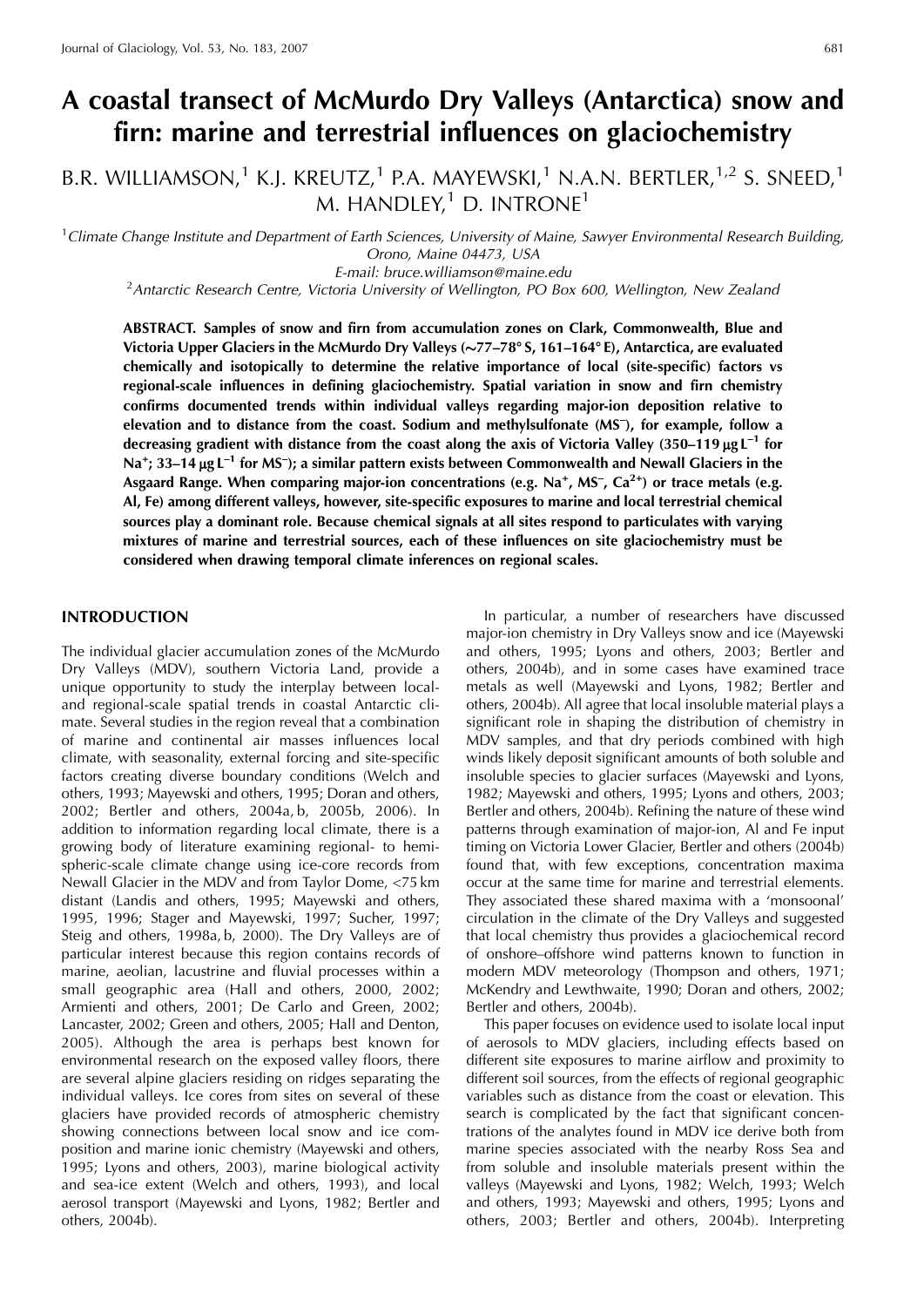

Fig. 1. Index map showing locations of Victoria Upper, Clark, Commonwealth and Blue Glaciers. Base map by GeographX, 2006.

chemical records in this area therefore requires techniques to separate these local terrestrial signals from the regional marine signal.

Among the four sites discussed in this paper, the first three lie along a north-south transect within 30 km of the coast and are in close proximity to three of the primary valleys in the MDV network (Victoria, Wright and Taylor Valleys) and three smaller  $(\sim 10 \text{ km})$  valleys (Garwood, Marshall and Miers Valleys) (Fig. 1). The fourth site is located at the western end of Victoria Valley, near the junction between the polar plateau and the MDV. To assess trends in chemistry from these sites, mean concentration values for a selection of analytes are first evaluated to provide a picture of spatial variation in snow and ice chemistry on a local scale (within the accumulation zones of Clark and Commonwealth Glaciers) and on a regional scale (among the four sites). These mean values and the relationships between them are also compared with similar surveys conducted within individual valleys by other investigators. Several investigators in Antarctica and in the MDV have demonstrated links between species concentrations, elevation, distance from the coast, and distance to the sea-ice edge (Legrand and Delmas, 1984, 1988; Welch and others, 1993; Mulvaney and Wolff, 1994; Kreutz and Mayewski, 1999; Lyons and others, 2003; Bertler and others, 2004b, 2005b). However, these trends are not present within this dataset, indicating that within the MDV different soil sources and site exposures provide stronger influences on site chemistries along a north-south axis than do these regional-scale parameters. Because the sites in this study represent different valleys within the MDV, we can examine these intra-valley effects and compare them with effects previously cataloged within individual valleys.

#### FIELD SAMPLING LOCATIONS AND TECHNIQUES

Samples for this study were collected from accumulation zones on Clark Glacier (77.4054°S, 162.3656°E;  $816$  m a.s.l.), Commonwealth Glacier  $(77.5423)$ °S, 163.0226°E; 723 m a.s.l.), Blue Glacier (78.0830°S, 163.2932°E; 1022 m a.s.l.) and Victoria Upper Glacier (77.3005°S, 161.0419°E; 1350 m a.s.l.), located in the

Olympus, Asgaard, Royal Society and Clare Ranges, respectively. Snow pits were excavated in November 2003 at Clark, Commonwealth and Blue locations and in November 2004 at Victoria Upper Glacier as part of efforts to determine suitability for collection of medium-depth ice cores.

Snow pits at Clark, Blue and Victoria Upper Glaciers were dug to depths of 226, 224 and 200 cm, respectively; the pit at Commonwealth Glacier was dug to 304 cm. One wall of each pit was prepared for sampling by first removing the outer 10 cm of firn with a clean plastic shovel and then scraping with a pre-rinsed plastic scraper to remove another 2 cm of material to avoid contamination. During this preparation process and the sampling process, the person collecting samples wore a Tyvek $^{\circledR}$  clean suit and two pairs of clean polyethylene gloves. Using pre-cleaned titanium tools, samples were collected at 2 cm intervals for major-ion and isotopic analysis and at 10cm intervals for trace element analysis. A higher-volume lower-resolution sample was collected for trace metals to allow multiple tests of trace elements from each interval (Williamson, 2006) while staying within the lateral area associated with the data for the major ions.

Each major-ion and isotope sample was collected into one 60 mL polypropylene cup and each trace element sample was collected into a separate 500 mL polypropylene bottle. Major-ion/isotope containers were cleaned before use by rinsing three times with deionized water  $(>18 M\Omega \text{ cm})$ resistivity), soaking for >8 hours in deionized water, rinsing again three times and drying in a clean laminar flow bench for 2 hours. Trace metal containers were soaked in 10%  $HNO<sub>3</sub>$  for 24 hours, rinsed once, soaked for 24 hours and rinsed again in deionized water before drying on the clean bench. After collection, samples were maintained at  $-20^{\circ}$ C and shipped back to the University of Maine Climate Change Institute for analysis.

Borehole temperature data were collected using an RBR model TR-1050P temperature logger lowered into boreholes on Clark, Commonwealth and Victoria Upper Glaciers during November 2005. The temperatures presented here represent equilibration for a minimum of 45 min at selected ice depths.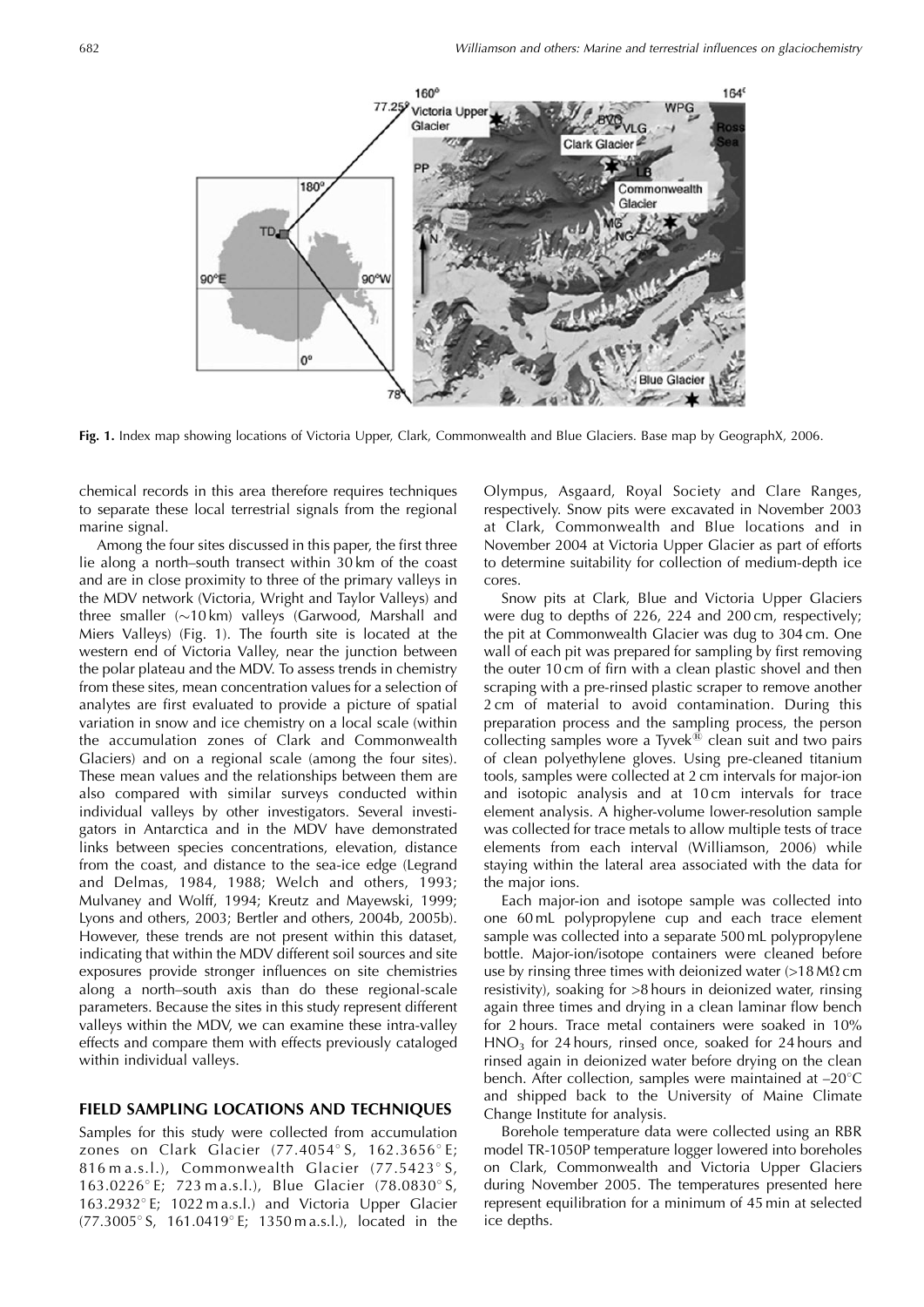Mass-balance pole networks included 4 pole  $\times$  5 pole grids on Clark and Commonwealth Glaciers with 200 m spacing between poles, and a 3 pole  $\times$  3 pole grid on Victoria Upper Glacier with 100 m spacing. These networks were left in place between the 2004 and 2005 seasons, yielding 1 year of data. Mass-balance poles were also installed in the 2003 season at Clark, Commonwealth and Blue Glaciers, with greater and more irregular pole spacing  $(\sim 500 \text{ m})$ ; 2004/05 data for Blue Glacier come from the measurements of these poles in November 2005. Massbalance data collected by the Long-Term Ecological Research (LTER) group for Commonwealth Glacier are included here for comparison during time periods not covered by the above networks (A.G. Fountain, http:// metacat.lternet.edu/knb/metacat?action=read&gformat= mcm&docid=knb-lter-mcm.2008). Though there have been more than 20 LTER poles monitored on Commonwealth Glacier on an intermittent basis, only four were located within 1500 m of the snow pit in areas which likely shared similar accumulation histories with the pit. Only data from these four poles were used to maximize the likelihood that pole data represented similar accumulation histories to those determined at the pit location.

#### **CHEMICAL AND ISOTOPIC ANALYSIS**

Major-ion analysis was conducted using Dionex<sup>TM</sup> DX-100 ion chromatographs (ICs) after samples were melted and transferred via pipette to 5 mL mailing tubes used to introduce samples onto the column of the IC. These pipettes and mailing tubes were cleaned according to the same procedures used for the original sample containers. Anions  $(MS^{-}, Cl^{-}, NO_{3}^{-}, SO_{4}^{2-})$  were measured using an AS-11 column and a Dionex<sup>TM</sup> Reagent Free Controller producing a KOH eluent gradient of 1–8 mM. Cations (Na<sup>+</sup>, K<sup>+</sup>, Mg<sup>2+</sup>,  $Ca^{2+}$ ) were measured using a CS-12A column with 25 mM methanesulfonic acid eluent. In addition to samples, ten deionized water blanks were analyzed using the same methods. Values for the blanks were  $\langle 1\% \rangle$  of the lowest sample values for all species except for  $K^+$ , for which three of the blanks had values  $\sim$ 13% of the lowest sample or  $\sim$ 2% of the mean sample value. Duplicates were run every 20th sample; sample variability was <5% for all duplicates for all species except for  $Ca^{2+}$  (11%) and  $SO_4{}^{2-}$  (5.3%).

 ${}^{2}$ H/<sup>1</sup>H isotope ratios were determined using gas source mass spectrometry conducted on a Micromass Isoprime system configured for continuous flow, fitted with a EuroVector Pyr OH furnace and liquid autosampler running DataLynx software. Values are reported as a difference relative to the Standard Mean Ocean Water (SMOW) standard according to the formula

$$
\delta D_{SMOW}(\text{M}_0) = 1000 \left[ \frac{(H_2/H_1)_{SAMPLE} - (H_2/H_1)_{SMOW}}{(H_2/H_1)_{SMOW}} \right].
$$

The long-term precision and duplicate variability using laboratory and international standards was 0.5% for  $\delta D_{SMOW}$ . Maximum duplicate variability was <2\%.

Trace metal concentrations were determined for samples from Clark, Commonwealth and Blue Glaciers using a ThermoFinnigan ELEMENT2™ inductively coupled plasma mass spectrometer (ICP-MS) for Ba, Cd, Co, Cr, Cs, Cu, Mn, Pb, Sr, Ti, U, V, Zn and the rare-earth elements (REE). A Perkin-Elmer Optima 3000 XL axial inductively coupled plasma optical emission spectroscope with a CETAC

(Omaha, USA) ultrasonic nebulizer (ICP-OES-USN) was used to determine values of Al, Ca, Fe and S. For samples from Victoria Upper Glacier, concentrations of elements in both of the above lists were determined using ICP-MS. Preparation of samples for both instruments involved melting the original sample, agitating it to suspend sediment, and then immediately transferring an aliquot by pre-cleaned pipette from the original sample bottle to polypropylene analysis vials. For the ICP-MS the aliquot was 3.5 mL, and for the ICP-OES the aliquot was 10 mL. Analysis vials were then acidified to 1%  $HNO<sub>3</sub>$  using Fisher Optima<sup>®</sup> grade nitric acid to prevent material from plating to the vial walls. Based on runs of several metals using both methods, both sample magnitudes and trends are the same between ICP-MS and ICP-OES; limited variability found among the data likely relates to different amounts of particles being captured in separate runs (Williamson, 2006). Because of overall good agreement, data from these two instruments are compared directly. Blank samples were again prepared using deionized water. For Al, Cu, Fe, Mn, Pb, S, Sr, Ti and REE, blank values were <10% of average sample values at all sites. In all statistical analyses presented below, elements that do not meet this standard are not used.

#### **RESULTS**

#### **Chronologies/accumulation rates**

Prior investigations in Antarctica have depended on a variety of techniques for dating chemical profiles, including chronostratigraphic radioactive layers from atomic bomb testing (Crozaz and others, 1966; Boutron, 1982; Mayewski and others, 1995; Bertler and others, 2004b), strain-thickness calculation (Mayewski and Lyons, 1982), visual stratigraphy (Boutron and Lorius, 1979), and seasonal variations in the concentration and relative proportions of Na<sup>+</sup>, Cl<sup>-</sup>, methylsulfonate (MS<sup>-</sup>), and the stable isotopes of oxygen and hydrogen (Boutron, 1982; Welch and others, 1993; Kreutz and others, 2000; Steig and others, 2000, 2005; Bertler and others, 2004b; Dixon and others, 2005). For the sites described in this study, limitations exist for several of these methods. Deuterium ratios ( $\delta^2$ H), for example, are modified after deposition by a smoothing effect thought to be related to low accumulation rate and diffusion processes (Johnsen, 1977; Mayewski and others, 1995). Stratigraphy is not well defined at the Victoria Upper Glacier site below 25 cm, with firn becoming homogeneous with large crystal size (diameter  $=$   $\sim$ 4 mm). As at other Dry Valleys sites, no surface melting was visible above the firn containing these crystals (Lyons and others, 2003), and the top 25 cm appeared consistent with unmodified surface snowfall. Instead of liquid water at the surface, however, with firn densities in the top layers as low as 0.25  $\text{g cm}^{-3}$ , these conditions may represent subsurface melting (Brandt and Warren, 1993), and dictate caution in interpreting temporal trends at this site. While MS<sup>-</sup> has been used as a seasonal marker at some coastal sites in Antarctica (Legrand and Mayewski, 1997), this species has been associated with vertical migration between seasonal ice layers at other sites, making proposed chronologies more complex (Mulvaney and others, 1992; Legrand and Mayewski, 1997; Kreutz and others, 1998; Pasteur and Mulvaney, 1999, 2000; Curran and others, 2002; Smith and others, 2004). Given that glaciers in the Dry Valleys have low accumulation rates (Welch and others, 1993; Mayewski and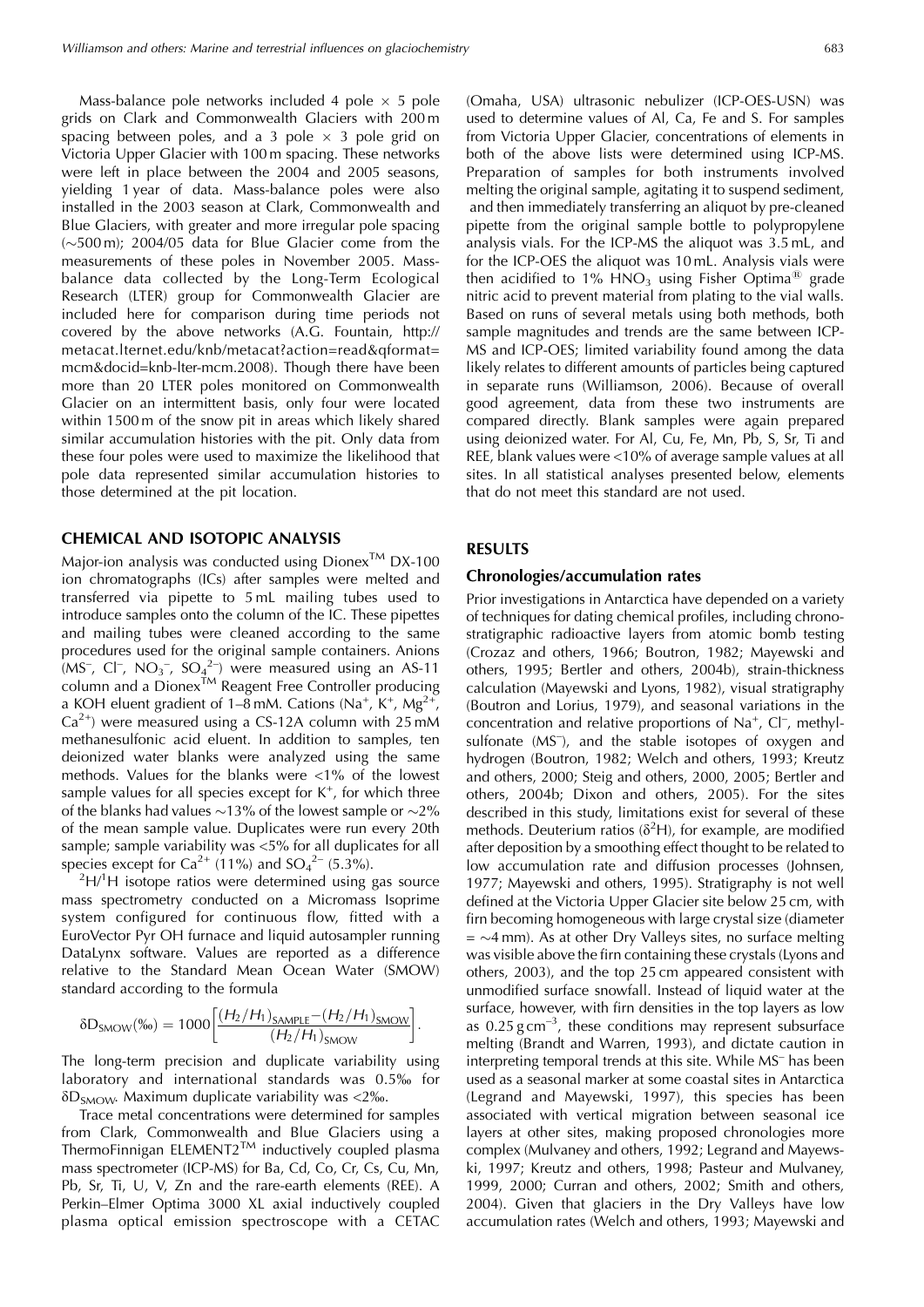

Fig. 2. Major ions and isotope ratios for (a) Clark Glacier, (b) Commonwealth Glacier, (c) Blue Glacier and (d) Victoria Upper Glacier plotted with dates corresponding to summer (December-February) peaks in sodium concentrations. Peaks are defined as snow or firn layers with concentrations >10% higher than the layers above or below. Ion concentrations are reported as the absolute concentration in  $\mu$ g L<sup>-1</sup> (scaled logarithmically), and isotope ratio  $\delta D$  (= deuterium/hydrogen) is reported as %V-SMOW (Vienna Standard Mean Ocean Water). Dating, supported by agreement with physical mass-balance measurements, is estimated to be accurate to  $\pm 1$  year.

others, 1995; Bertler and others, 2004b), even a slight migration of MS<sup>-</sup> could have a significant effect.

Because of uncertainties with these other methods, variations in Na<sup>+</sup> concentration, which reflect seasonal signals at a variety of sites in Antarctica (Welch and others, 1993; Legrand and Mayewski, 1997; Kreutz and Mayewski, 1999; Kreutz and others, 2000; Bertler and others, 2004b), including the Dry Valleys (Welch and others, 1993; Bertler and others, 2004b), provide the most consistent chemical depth series with which to develop chronologies for the sites discussed here (Fig. 2). Snow-pit samples for this study were collected in November, during the Antarctic spring (here considered September-November), and eight of ten pits sampled in the 2003 and 2004 seasons yielded Na<sup>+</sup> values that decrease with depth in surface snow. These findings support the conclusion of Bertler and others (2004b) that peaks in Na<sup>+</sup> represent summer precipitation in the MDV, in contrast to winter  $Na<sup>+</sup>$  peaks found at many other sites in Antarctica (Legrand and Delmas, 1984; Wagenbach and others, 1998). Based on layer counting between peaks after adjusting for the density profile at each site, mean annual net mass balance is  $2.5$ ,  $3.4$ ,  $3.1$  and  $4.6$  cm water equivalent (w.e.) for Clark, Commonwealth, Blue and Victoria Upper Glaciers, respectively. The range of accumulations found within the depth series for each snow pit was 1-7 cm w.e. at Clark, Commonwealth and Blue Glaciers and 1–12 cm w.e. at Victoria Upper Glacier.

Networks of mass-balance poles installed near the four snow pits provide a complementary geophysical dataset with which to check accumulation-rate histories derived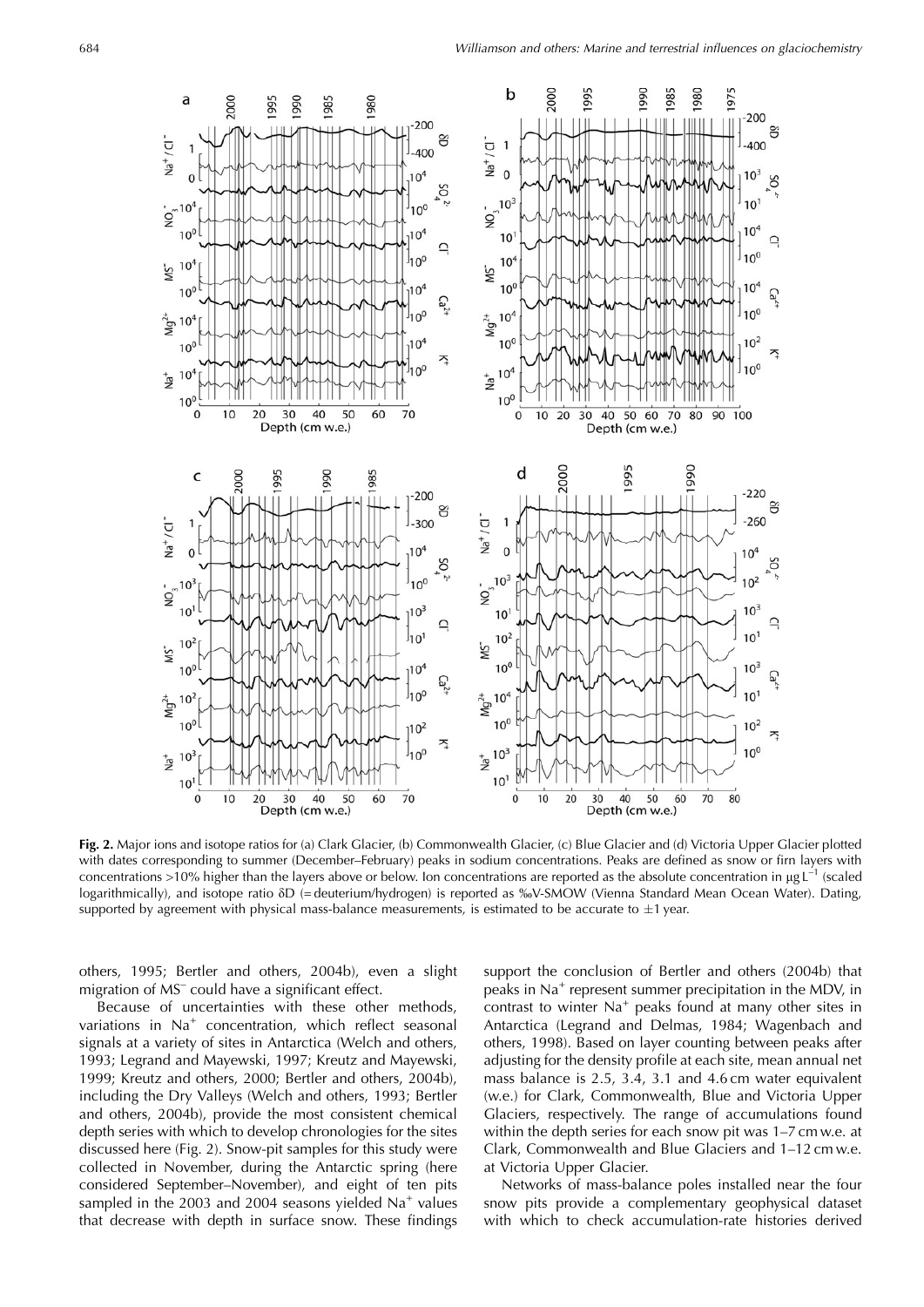

Fig. 3. Mass-balance comparisons between physical measurement of mass-balance poles (MB) and mass differences between sodium peaks measured in snow pits (pit). In (a) the black lines represent the range of mass-balance pole measurements for the 2004/05 season (a spatial range) and the hatched lines represent the range of accumulations determined according to mass differences in sodium (temporal range). In (b) the black lines represent the range of LTER stakes  $(n = 4)$  in place on Commonwealth Glacier during each of these seasons (A.G. Fountain, http://mercury.ornl.gov/metadata/lter/html/lter/metacat.lternet.edu\_knb\_metacat\_action\_read\_qformat\_xml\_docid\_knb-ltermcm.2008.2.html) and the open triangles represent the accumulation for the corresponding year derived using the data used to generate Figure 2.

from chemical measurements. Only pole data for the year 2004/05 are included to examine a common time period where data exist for all sites. The range of values for mass balance from pole networks agrees well with the range of mass-balance values derived from Na<sup>+</sup> measurements over the time period covered in the snow pits at all sites except for Victoria Upper Glacier (Fig. 3). However, as 2004/05 pole data represent a time period after the snow pit was sampled, they cannot provide a direct comparison of mass balance during the time period covered by the pits. At Commonwealth Glacier, on the other hand, the LTER massbalance network covers several years included in the chronology presented here (A.G. Fountain, http://metacat. lternet.edu/knb/metacat?action=read&qformat=mcm&docid=knb-lter-mcm.2008). These values, when compared with the net mass accumulation value for the corresponding years in the snow pit, provide additional confirmation that chemistry-based accumulation rates fall within the range of mass balances calculated from physical measurements.

#### Intra-site variability

Major-ion concentrations measured in four pits separated by  $\sim$ 800 m at Clark Glacier and from four similarly separated pits at Commonwealth Glacier provide a measure of intrasite variability. Mean values from snow and firn samples representing the time period 1996–2002 (depths 10–96 cm, depending on the pit) were used for this comparison at the Clark site; mean values from samples representing 2000-02 (depths 4-58 cm) were used at the Commonwealth site. Concentrations within each of these sites vary across three orders of magnitude as they do at other locations in the Dry Valleys (Lyons and others, 2003; Bertler and others, 2004b); because lower concentrations are more prevalent than higher concentrations, indicative of a log-normal distribution, the geometric mean and standard deviation are presented here instead of the arithmetic mean and standard deviation.

Both ion concentrations ( $\mu$ g cm<sup>-3</sup>) and fluxes ( $\mu$ g cm<sup>-2</sup> a<sup>-1</sup>) were considered in all comparisons discussed here. Because

concentration differences possibly can be interpreted as either a change in the amount of a given species arriving at a site or as a change in the accumulation of ice surrounding the species creating a dilution effect, accounting for the accumulation rate is necessary to determine whether a dilution effect exists at a given location (Mulvaney and Wolff, 1994; Yang and others, 1996; Kreutz and Mayewski, 1999). However, even accounting for annual accumulation rates, problems may still be encountered with individual storm events providing unique concentration signatures not necessarily well captured in a flux comparison calculated in this manner. In the case of the snow pits at these locations, the same statistically significant differences occur within and among the accumulation zones when either fluxes or concentrations are compared; because this indicates that a dilution effect is secondary, we use concentration values for the purposes of comparison. Mean Na: C and Ca:  $(Na + K + Mg)$  ratios for each site are also examined to provide information regarding the relative importance of sea salt (with expected ratios of Na: Cl  $\sim$  0.86 molar and Ca: (Na + K + Mg)  $\sim$  0.06 molar) vs local soils and other atmospheric sources in determining snow and firn chemistry (Mayewski and others, 1995; Lyons and others, 2003).

On both Clark and Commonwealth Glaciers, statistically significant differences are found in concentrations of multiple species within each accumulation zone (Fig. 4). Trends in chemistry are unrelated to geographic variables, and instead site-specific factors are assumed to influence these intra-site patterns (Williamson, 2006). Causes may include varying exposures both to marine influence and to material inputs from the nearby valley floors. An example of potential marine effects is evident in an examination of austral summer wind data from the 2000 season. During a common time period from that summer, for which wind direction measurements are available both from Lake Brownworth automatic weather station in Wright Valley (LB in Fig. 1) and from a similar weather station on the ice divide of Victoria Lower Glacier (VLG in Fig. 1), a split in ground-level wind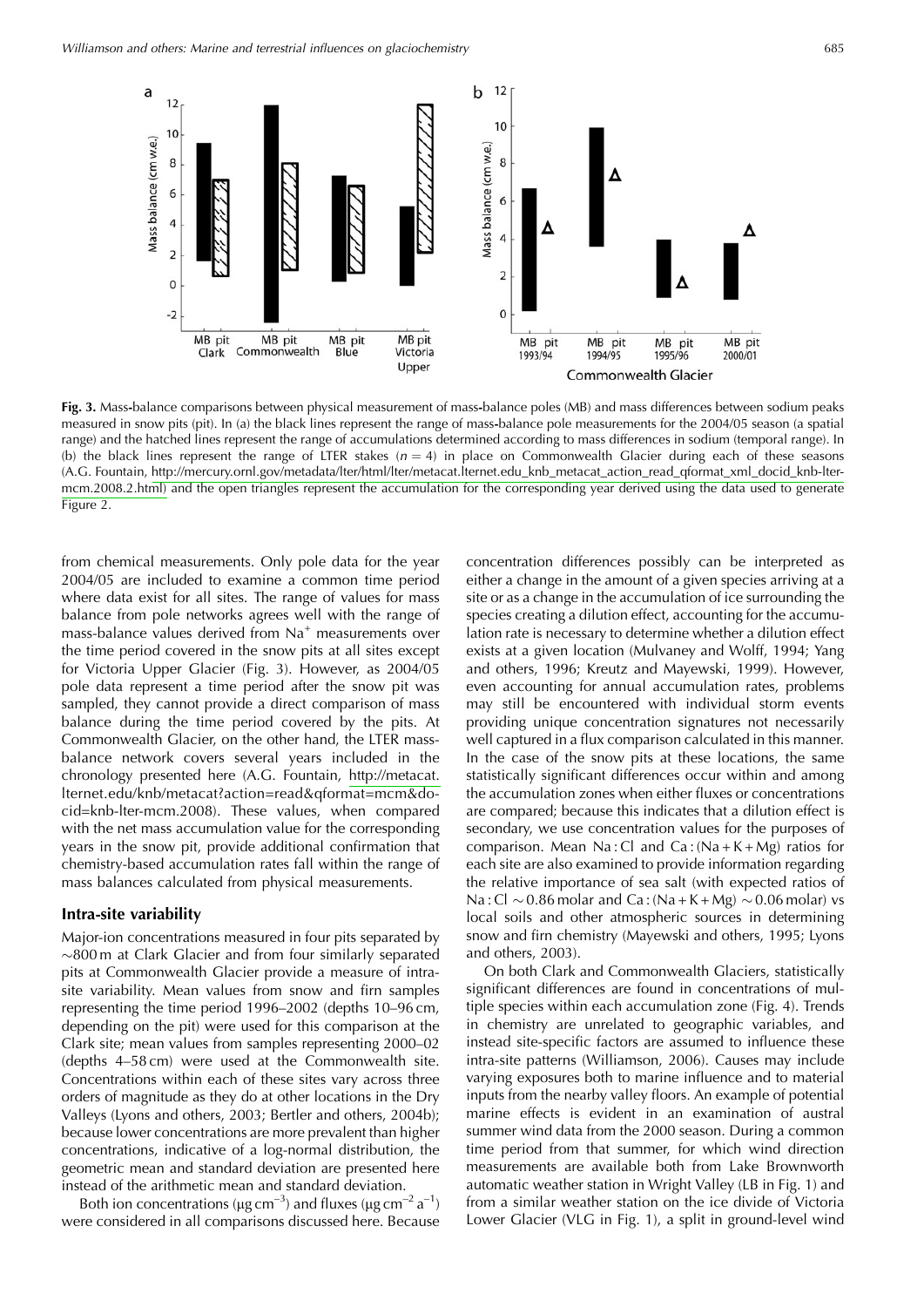

Fig. 4. Locations and selected geometric mean species concentrations (in  $\mu g L^{-1}$ ) for multiple 1 m pits on (a) Clark Glacier and (b) Commonwealth Glacier. The primary pit excavated in 2003 is shown as the black circle. The three pits excavated in 2004 to explore spatial variability are shown as open circles. Statistical similarity was measured using  $p$  values associated with two-tailed t tests ( $n = 31, 23$ , 24 and 28 samples on Clark Glacier;  $n = 13$ , 11, 10 and 11 samples on Commonwealth Glacier). Species concentration differences with  $p$  < 0.05 are considered significant. On Clark Glacier, Na<sup>+</sup> and MS<sup>-</sup> concentrations were found to be significantly high at pit 4 relative to multiple pits. On Commonwealth Glacier,  $Ca^{2+}$  concentrations were high and MS<sup>-</sup> concentrations were low at pit 4. The Na: Cl and Ca: (Na + K + Mg) ratios also contained significant differences at pits 3 and 4 on Clark Glacier and for pits 1 and 4 on Commonwealth Glacier. Base maps US Geological Survey (USGS) Lake Brownworth quadrangle, 1977, and USGS Ross Island and Vicinity, 1986.

direction was active, with winds at Lake Brownworth flowing predominantly from the east-northeast while winds at Victoria Lower Glacier flowed predominantly from the east-southeast (Fig. 5) (Bertler and others, 2004b; A.G. Fountain, http://metacat.lternet.edu/knb/metacat?action= read&qformat=mcm&docid=knb-lter-mcm.7005). Lake Brownworth meteorological station measurements. knb-Iter-mcm.7005.1). This pattern suggests that onshore winds flow around Mount Allen, which lies between Clark Glacier and the Ross Sea to the northeast, altering local airflow. This pattern may explain why pit 4 on Clark Glacier (the lowestelevation pit, the closest to Victoria Valley and the farthest from the shelter of Mount Allen) contains significantly higher concentrations of  $Na<sup>+</sup>$  and  $MS<sup>-</sup>$  than do the other pits.

However, a direct marine influence does not explain significant variation in Na: Cl ratios in the accumulation zone of both glaciers, or high  $Ca^{2+}$  values at pit 4 on Commonwealth Glacier. In addition,  $Ca:(Na+K+Mg)$  values for all pits at both sites are an order of magnitude higher than marine values. These data require additional ion sources, and demonstrate that, on an intra-site scale, relative exposure to the materials of the nearby Wright and Victoria Valleys also contributes to different major-ion concentrations.

#### **Regional trends**

#### Major ions

Sodium derived from sea salt has provided records of marine activity around Antarctica, with Cl<sup>-</sup>, K<sup>+</sup>, Mg<sup>2+</sup>, Ca<sup>2+</sup> and  $SO_4^2$  inputs being attributed in part to sea salt and in part to terrestrial and atmospheric sources (Legrand and Delmas,

1988; Mulvaney and Wolff, 1994; Legrand and Mayewski, 1997; Kreutz and Mayewski, 1999; Kreutz and others, 2000). Similarly, within the MDV, the seasonality of the  $Na<sup>+</sup>$ signal and the delineation by previous investigators of negative concentration gradients with distance from the coast along valley transects suggest that Na<sup>+</sup> variation in MDV ice reflects marine influence (Lyons and others, 2003; Bertler and others, 2004b). The data from the four sites discussed here support this conclusion as long as the data are examined within individual valley systems.

Mean ion concentrations from snow and firn representing the period 1989–2002, for example, provide confirmation that concentrations of Na<sup>+</sup> and MS<sup>-</sup> (the two ions most clearly related to sea salt) decrease with distance from the coast within Victoria Valley and among glaciers of the Asgaard Range (Table 1). In Victoria Valley, analyte concentrations from the pits described here on Victoria Upper Glacier and Clark Glacier fit well into the decreasing trend described in Bertler and others (2004b) for Wilson Piedmont Glacier (WPG), Victoria Lower Glacier (VLG) and Baldwin Valley Glacier (BVG). A similar comparison can be made in the Asgaard Range comparing data from Commonwealth Glacier with data collected from Newall Glacier (Welch, 1993). This comparison likewise confirms that given presumably similar soil influences (both sites reside on the ridge between Taylor and Wright Valleys), opposing trends in elevation and species concentration dominate. The time period for the Newall record does not intersect with the time period covered here, but significantly lower values for all ions on Newall Glacier relative to Commonwealth Glacier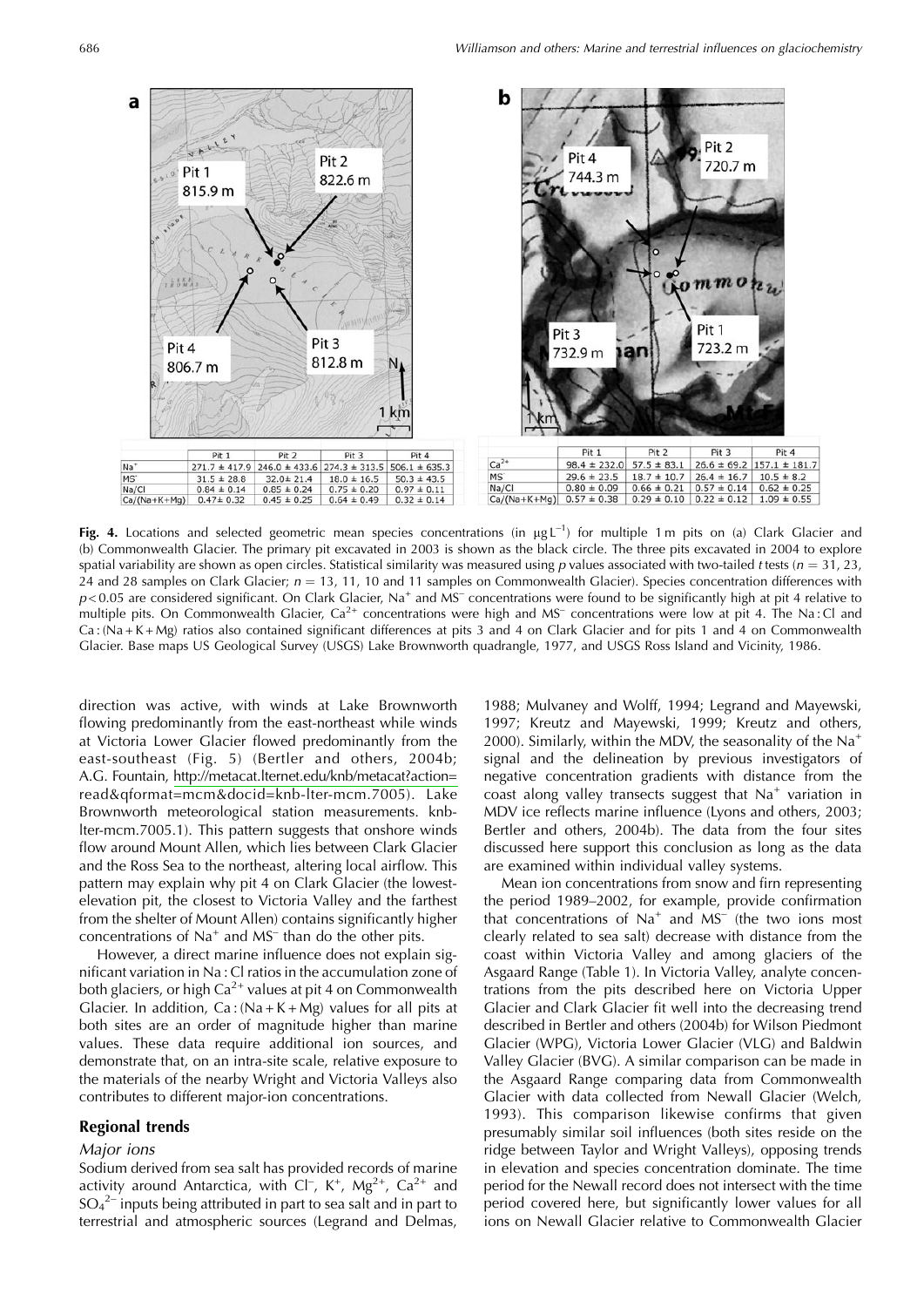likely represent a real trend, given the large difference in elevation and proximity to valley soil material between the two sites. The lower Na: Cl ratio also suggests more substantial sea-salt fractionation at Newall Glacier than at Commonwealth.

However, the adjacent exposed valleys and salt-rich soils of the MDV complicate the relationships between site chemistry and elevation or distance from the coast when data are compared among the Clark, Commonwealth, Blue and Victoria Upper sites. Based on the data collected at these four sites, when chemistry is compared among the valleys, rather than within a particular valley, concentration gradients no longer exist with respect to either of these variables. The Commonwealth Glacier snow pit, for example, which is only 12.5 km from the coast and at 723 m a.s.l. has lower values for Na<sup>+</sup> than does the Clark Glacier pit, which is 30 km from the coast and 816 m a.s.l. Blue Glacier, 25 km from the coast and at 1022 m a.s.l., likewise yields lower values for Na<sup>+</sup>, Cl<sup>-</sup> and Mg<sup>2+</sup> than does Victoria Upper Glacier, 60km from the coast and at 1350 m a.s.l.

Total concentrations of major ions generally decrease from north to south within 30 km of the coast. The most northerly site, Clark Glacier, has the highest values in seven of eight species, and the most southerly site, Blue Glacier, has the lowest values. Concentrations for Commonwealth Glacier fall inside the range of values for Blue and Clark Glaciers.  $Ca^{2+}$  provides the notable exception to this pattern, with Blue Glacier having the highest mean concentrations, 50% higher than those found at Clark Glacier and 400% higher than those at Commonwealth.

Comparison with major-ion data from Lyons and others (2003) at Commonwealth Glacier highlights high intraannual and interannual variability in MDV chemistry. Disagreement between the data of Lyons and others (2003) and the results here is likely because the former study was conducted using surface samples, including in most cases  $\sim$ 5 cm of surface snow collected in early austral summer (Lyons and others, 2003) and representing roughly half of the mean annual accumulation as calculated from the samples collected in our work. As described above, surface snow in the MDV during austral summer has peaks in Na<sup>+</sup> and several other ionic species. This dictates that the means of Lyons and others (2003) represent mean peak values, while the record presented here includes both lower 'background' winter values and these peak values. When the values of Lyons and others (2003) are compared with the peak values presented here, the results agree within sampling/timing errors (Fig. 6).

Non-sea-salt (nss) concentrations at these sites provide additional clues regarding variation in MDV snow chemistry. Concentrations of  $Ca:K:Mg:Na:Cl:SO<sub>4</sub>$  within each sample that conform to the sea-salt proportions of 1.04:1.00:3.24 27.00:55.00:7.76 are considered to derive from a sea-salt source. Non-sea-salt species are here defined as the amount of sample chemistry that cannot be explained using the above ratios (Legrand and Mayewski, 1997). Because it is possible that material other than sea-salt aerosols may have these analytes in the same proportions, the method used here provides a minimum estimate for non-sea-salt contribution to chemistry. Differences between total and non-sea-salt chemistry are most pronounced at Clark and Commonwealth Glaciers, where Na<sup>+</sup> and Cl<sup>-</sup> dominate the overall ion budget,



Fig. 5. Wind direction data from (a) Victoria Lower Glacier (Bertler and others, 2004b) and (b) Lake Brownworth (A.G. Fountain, http:// metacat.lternet.edu/knb/metacat?action=read&qformat=mcm&docid= knb-lter-mcm.7005). Both panels represent the percentage of wind originating in the direction shown by each bin. Bin size for (a) is  $10^\circ$ ; bin size for (b) is  $18^\circ$ .

but nssSO<sub>4</sub><sup>2-</sup> and nssCa<sup>2+</sup> are the largest contributors for non-sea-salt species (Fig. 7). Non-sea-salt  $Ca^{2+}$  and nssSO<sub>4</sub><sup>2-</sup> dominate both the total Ca<sup>2+</sup> and SO<sub>4</sub><sup>2-</sup> budgets and the total non-sea-salt ion budget at all four sites (though the mean nssCl<sup>-</sup> concentration at Commonwealth Glacier is not significantly different from that of nss $Ca^{2+}$ ). Values for nssCa<sup>2+</sup> and nssSO<sub>4</sub><sup>2-</sup> at the sites are also from 120 to >1000% higher than total  $(ss + nss)$  concentrations for these species on the nearby polar plateau (Steig and others, 2000; Bertler and others, 2004b), indicating that MDV ice contains local soil inputs in addition to those associated with long-range transport.

#### Trace metals

Of the trace metals analyzed for these sites, six will be discussed here, chosen to represent a variety of metal species. Al and Fe, for example, represent the largest absolute contributions to the MDV metal budget, Sr is abundant in both the terrestrial and the marine environment, and oxides of Mn play a key role in particle scavenging of trace elements in MDV lake water (De Carlo and Green,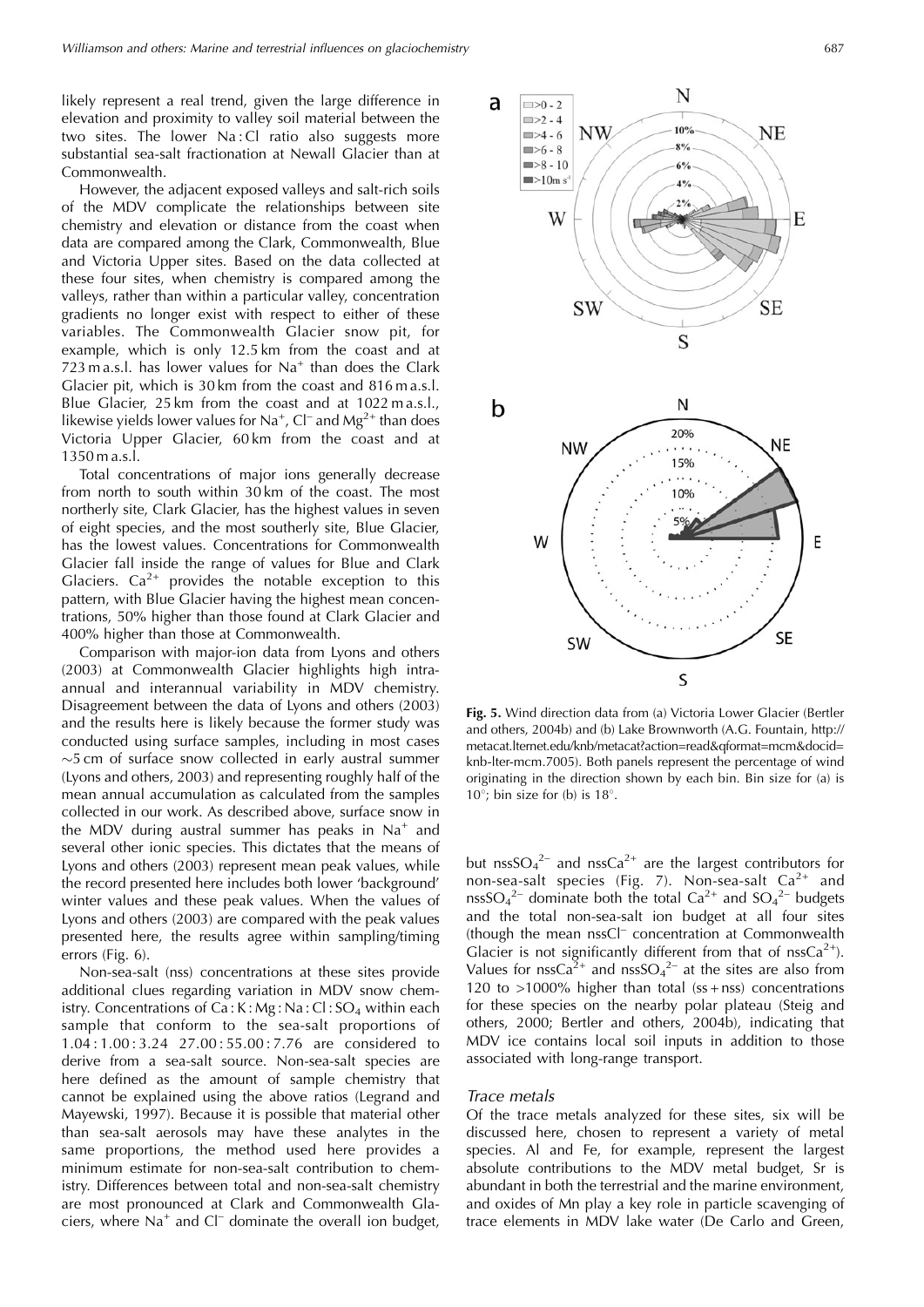| (2004b), with species organized from left to right according to increasing distance from the coast. Some of the species designations regarding source have been altered from those used in Bertler and others<br>(2004b) based on results presented here. Note that power and other in the state in the light of 1993) did not publish errot bounds with their data, and their data, and the soluke is 0.003) is equivalent to the Note in Nelc<br>nssCa as detined here |                        |                             |                                        |                                     | plateral (PD) from Bread News 30033, 30045). (Community Collect data it community consisted of the series of the series of the series of the series of the series of the series of the series of the series of the series of t |                |                                                                                                                       |                        |                         | ier (NC) data from Welch (1993). Format is similar to that in Bertler and others |                              |
|--------------------------------------------------------------------------------------------------------------------------------------------------------------------------------------------------------------------------------------------------------------------------------------------------------------------------------------------------------------------------------------------------------------------------------------------------------------------------|------------------------|-----------------------------|----------------------------------------|-------------------------------------|--------------------------------------------------------------------------------------------------------------------------------------------------------------------------------------------------------------------------------|----------------|-----------------------------------------------------------------------------------------------------------------------|------------------------|-------------------------|----------------------------------------------------------------------------------|------------------------------|
|                                                                                                                                                                                                                                                                                                                                                                                                                                                                          | MPG                    | (this work)<br><b>CMW</b>   | others, 2003)<br>bns and<br><b>CMW</b> | $\leq$                              | BG                                                                                                                                                                                                                             | $\overline{5}$ | $\cap$                                                                                                                | 500                    | $\leq$                  | 긩                                                                                | Likely source                |
| Elevation (m a.s.l.)                                                                                                                                                                                                                                                                                                                                                                                                                                                     |                        | 723                         | <b>OS9&lt;</b>                         | 979                                 | 1022                                                                                                                                                                                                                           | 1650           | 918                                                                                                                   | 1150                   | 1350                    | 2400                                                                             |                              |
| Distance to coast (km)                                                                                                                                                                                                                                                                                                                                                                                                                                                   | $\frac{50}{25}$        | 12.5                        | 12.5                                   | 22.5                                | $^{25}_{\phantom{1}\phantom{1}\phantom{1}\phantom{1}}$ Sp                                                                                                                                                                      | <b>25</b>      | $\overline{0}$                                                                                                        | $\overline{0}$         | SO                      | 92.5                                                                             |                              |
| O <sub>o</sub> ) yelp<br>Temperature at 10 m                                                                                                                                                                                                                                                                                                                                                                                                                             |                        | $-24.8$                     | $\overline{5}$                         |                                     |                                                                                                                                                                                                                                | 증              | $-26.3$                                                                                                               | 증                      | $-25.6$                 | $\frac{Z}{U}$                                                                    |                              |
| $\Sigma^+$                                                                                                                                                                                                                                                                                                                                                                                                                                                               | $1698.4 \pm 1511.1$    | $167 \pm 345$               | 489.7                                  | $889.4 \pm 8744.6$                  | $72 \pm 83$                                                                                                                                                                                                                    | 37.2           | $350 \pm 620$                                                                                                         | $166.2 \pm 106.5$      | $119 \pm 139$           | $45.0 \pm 14.0$                                                                  | Marine (+ soil<br>intluence) |
| $\tilde{\mathcal{L}}$                                                                                                                                                                                                                                                                                                                                                                                                                                                    | $54.9 \pm 69.6$        | $11 \pm 16$                 | 46.9                                   | $57.8 \pm 44.2$                     | $6 \pm 6$                                                                                                                                                                                                                      | 2.7            |                                                                                                                       | $6.7 \pm 5.6$          | $9 + 6$                 | $3.8\pm0.8$                                                                      | Both                         |
| $M_{{\rm g}^{2+}_{2+}}^{{\rm g}^{2+}}$                                                                                                                                                                                                                                                                                                                                                                                                                                   | $98.3 \pm 196.0$       | $24 \pm 36$                 |                                        | $126.3 \pm 122.5$                   | $14 \pm 10$                                                                                                                                                                                                                    | 13.3           | $26 \pm 37$<br>55 $\pm 77$                                                                                            | $16.9 \pm 11.3$        | $35 \pm 35$             | $6.0 \pm 1.8$                                                                    | Both                         |
|                                                                                                                                                                                                                                                                                                                                                                                                                                                                          | $51.4 \pm 148.1$       | $52 \pm 111$                | $102.1$<br>284.7                       | $345 \pm 300.6$                     | $192 \pm 412$                                                                                                                                                                                                                  | $19.2$         |                                                                                                                       | $84.2 \pm 85.7$        | $114 \pm 152$           | $8.2 \pm 2.4$                                                                    | Both                         |
| $\frac{1}{\sqrt{2}}$                                                                                                                                                                                                                                                                                                                                                                                                                                                     | $\epsilon$             | $336 \pm 600$               | 1040.2                                 | $\frac{2}{x}$                       | $160 \pm 173$                                                                                                                                                                                                                  | 149.4          | $120 \pm 206$<br>685 ± 955                                                                                            | $\leq$                 | $220 \pm 176$           | $\leq$                                                                           | Both                         |
| $NLO_3^{-1}$<br>$SO_4^{-2-}$                                                                                                                                                                                                                                                                                                                                                                                                                                             | $545.5 \pm 418.3$<br>증 | $219 \pm 224$<br>$93\pm88$  | 202.6<br>$-0.2$                        | $502.8 \pm 280.0$<br>$\overline{5}$ | $233 \pm 243$<br>$82\pm84$                                                                                                                                                                                                     | 29.1<br>27.5   | $\begin{array}{r} 177 \pm 158 \\ 340 \pm 348 \\ 234 \pm 427 \\ 234 \pm 439 \\ 175 \pm 336 \\ 1.9 \pm 2.3 \end{array}$ | $263.6 \pm 155.9$<br>증 | $367 \pm 333$<br>111719 | $129.0 \pm 26.0$<br>$\breve{\varepsilon}$                                        | Both<br>Both                 |
| $\mathsf{MS}^-$                                                                                                                                                                                                                                                                                                                                                                                                                                                          | $29.5 \pm 27.4$        |                             | $\overline{5}$                         | $29.5 \pm 24.6$                     | $14 \pm 17$                                                                                                                                                                                                                    | 6'2            |                                                                                                                       | $17.9 \pm 18.1$        | $14 \pm 20$             | $\frac{2}{5}$                                                                    | Marine                       |
| $\geq$                                                                                                                                                                                                                                                                                                                                                                                                                                                                   | $1.4 \pm 1.2$          | $31 \pm 36$<br>45 $\pm 102$ |                                        | $\overline{6}$                      | $64 \pm 75$                                                                                                                                                                                                                    |                |                                                                                                                       | $2.8 \pm 1.0$          | $115 \pm 97$            | $1.2 \pm 0.4$                                                                    | lerrestrial                  |
| ᠗                                                                                                                                                                                                                                                                                                                                                                                                                                                                        | $1.0 \pm 0.7$          | $50 \pm 122$                | 355                                    |                                     | $82 \pm 98$                                                                                                                                                                                                                    | $\overline{6}$ |                                                                                                                       | $4.7 \pm 1.2$          | $69 \pm 18$             | $1.3 \pm 0.4$                                                                    | lerrestria                   |
|                                                                                                                                                                                                                                                                                                                                                                                                                                                                          | $1.7 \pm 1.7$          | $0.9 \pm 1.4$               |                                        |                                     | $2.8 \pm 5.7$                                                                                                                                                                                                                  | $\overline{6}$ |                                                                                                                       | $0.5 \pm 0.5$          | $0.8 \pm 0.7$           | $0.03 \pm 0.01$                                                                  | Both                         |
| nssCa                                                                                                                                                                                                                                                                                                                                                                                                                                                                    | $\overline{5}$         | $44 \pm 102$                | $264.7$<br>-226                        | 5555                                | $188 \pm 414$                                                                                                                                                                                                                  | $\frac{1}{2}$  | $103 \pm 193$ $-255 \pm 30$                                                                                           | $\overline{5}$         | $109 \pm 154$           | $\mathbf{r}_{\mathbf{q}}$                                                        | lerrestrial                  |
| $\delta$ ( <sup>2</sup> H/ <sup>1</sup> H)                                                                                                                                                                                                                                                                                                                                                                                                                               | 증                      | $-220 \pm 33$               |                                        |                                     | $-242 \pm 14$                                                                                                                                                                                                                  | 증              |                                                                                                                       | 증                      | $-244 \pm 4$            | $\frac{Z}{U}$                                                                    |                              |
| Na:Cl                                                                                                                                                                                                                                                                                                                                                                                                                                                                    |                        | $0.79 \pm 0.17$             |                                        |                                     | $0.71 \pm 0.11$                                                                                                                                                                                                                | 0.84           | 180<br>$\pm 0.1$                                                                                                      | 증                      | $0.86 \pm 0.21$         |                                                                                  |                              |

Note: ND: no data. \*nssCa for Welch (1993) calculated according to author's statement of ~90% nssCa fraction.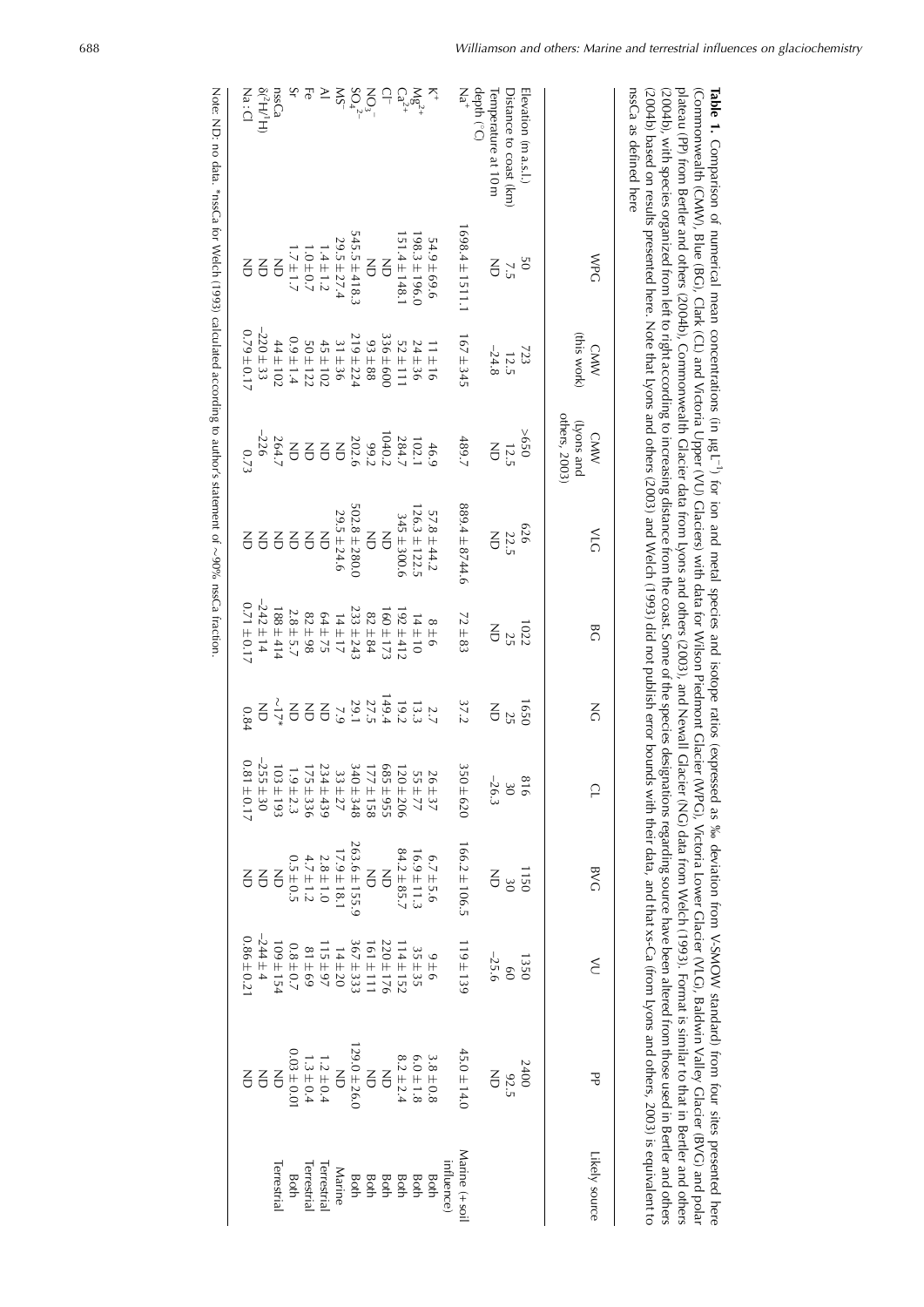

Fig. 6. Mean major-ion concentrations from Lyons and others (2003) (black triangles) plotted within the annually dated records reported here for (a) Na: Cl, (b) Na<sup>+</sup>, (c) Cl<sup>-</sup>, (d) K<sup>+</sup>, (e) NO<sub>3</sub><sup>-</sup>, (f) Mg<sup>2+</sup>, (g) SO<sub>4</sub><sup>2-</sup>, (h) Ca<sup>2+</sup> and (i) nssCa<sup>2+</sup>. The data from Lyons and others (2003) were collected in the three summer seasons surrounding 1994/-95. These seasons recorded some of the highest peaks in the record in most ions. The data from Lyons and others (2003) were translated from  $\mu$ mol L<sup>-1</sup> to  $\mu$ g L<sup>-1</sup> for comparison in all cases except Na: Cl, where the data presented here were translated into  $\mu$ mol  $L^{-1}$  to compare ratios.

2002). Cu and Nd here represent examples of trace constituents and the REE. All metals, except Sr, occur in MDV snow and ice in ratios relative to the major ions orders of magnitude higher than exist in sea water (Weisel and others, 1984; Abollino and others, 2001).

Samples from Clark Glacier have either the highest or near-highest mean concentrations for these sites in all of these metals except Sr; samples from Commonwealth Glacier have among the lowest metal concentrations. Concentrations of Fe at all sites are comparable to values found by Mayewski and Lyons (1982) ( $\sim$ 20–270  $\mu$ g L<sup>-1</sup>) in a study of Meserve Glacier covering  $\sim$ 370 years of MDV climate history. However, they are substantially higher than concentrations reported by Bertler and others (2004b) in a survey of snow pits (covering 20–35 years) from four sites in Victoria Valley. Because three of the sites in that study were either on the polar plateau or on glaciers in closer proximity to the coast, these concentrations may represent more direct coastal or plateau influences than do concentrations from the sites described here, which are located in closer proximity to the uncovered valley floors and farther from the Ross Sea.

In order to examine chemical variation in the insoluble particulate fraction at these sites, enrichment factors relative to Al are defined as:

$$
E_x = \frac{C_{x-\text{sample}}/C_{\text{Al-sample}}}{C_{x-\text{upper crust}}/C_{\text{Al}-\text{upper crust}}}
$$

where  $C$  is the concentration of the metal in question (in  $\mu$ g L<sup>-1</sup>), and listed in Table 2. These enrichment factors yield a complex picture, but among the four metals with the highest concentrations (Al, Fe, Sr and Mn), ratios are closer to values for the upper crust (Wedepohl, 1995) at the more northern sites, with the Clark and Victoria Upper sites being closest to these values. These trends may represent either an increasing soil influence to the north, different soil types at the four sites, or soil particulate fractionation during transport.

#### **DISCUSSION**

Spatial differences in mean chemistry among the sites presented here can be divided into differences between two sites along a west-east axis (Victoria Upper and Clark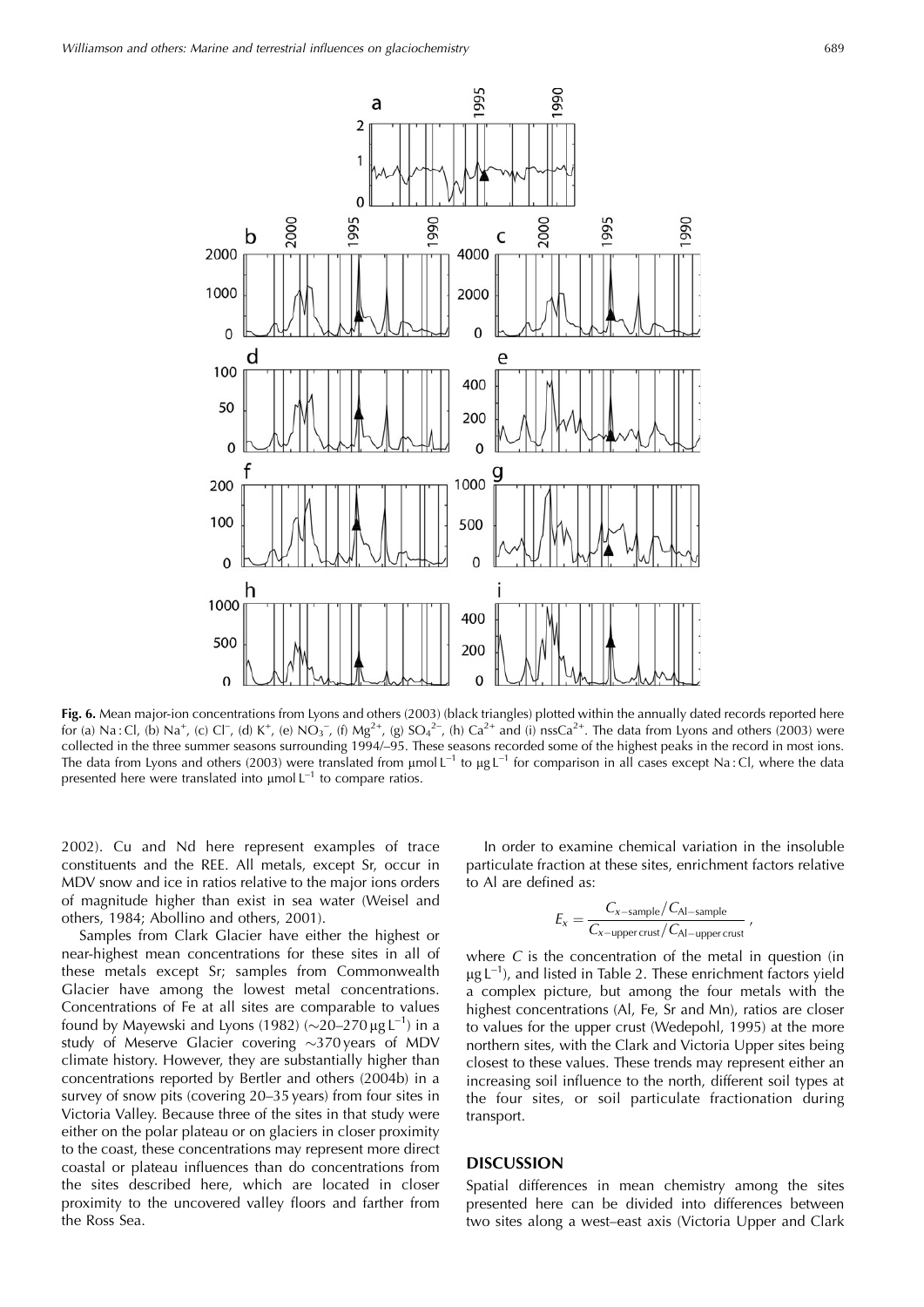690



Fig. 7. Non-sea-salt components of Na<sup>+</sup>, K<sup>+</sup>, Mg<sup>2+</sup>, Ca<sup>2+</sup>, Cl<sup>-</sup> and  $SO_4^{2-}$  at Victoria Upper, Clark, Commonwealth and Blue Glaciers. Bars represent absolute concentration in  $\mu g L^{-1}$ , while the value beside each bar describes the percentage of that ion found in nonsea-salt material relative to the total amount of the ion measured (e.g. on Victoria Upper Glacier,  $91\%$  of  $SO_4^{2-}$  is determined to be of non-sea-salt origin, while 9% is calculated as the sea-salt contribution).

Glaciers) and differences among three sites along a coastal north-south axis (Clark, Commonwealth and Blue Glaciers). Data from the east-west sites examined here confirm previously documented trends in concentrations in Victoria Valley based on distance to the Ross Sea and on elevation. However, while Bertler and others (2004b) classified  $K^+$ ,  $Mg^{2+}$  and Sr as marine species, at the sites discussed here it appears these ions share a mixed terrestrial/marine source. Though mean concentration differences between Bertler and others (2004b) and this work might be explained by slightly different time periods covered by pits, the likelihood of soil influence playing a role is supported by non-sea-salt species analysis, in which calculated  $nssMg^{2+}$  comprises 25–50% of total  $Mg^{2+}$  and nssK<sup>+</sup> comprises  $\sim$ 50% of total K<sup>+</sup> at the Clark and Victoria Upper sites.

When compared with the work by Mayewski and others (1995) and Welch (1993) on Newall Glacier, these results also suggest similar geographically driven trends within the glaciers of the Asgaard Range. However, the data presented here also support the hypothesis of Welch (1993) that relatively high values for  $Ca^{2+}$  and  $SO_4^{2-}$  at Newall Glacier (NG in Fig. 1) are related to the nearby MDV soil source. Welch (1993) found  $\sim$ 90% nssSO<sub>4</sub><sup>2-</sup>, which is the same value found here for Blue and Victoria Upper Glaciers.

When examined alongside these relationships among mean chemistry data, elevation and distance from the coast within the Asgaard Range and the Victoria Valley, the lack of chemistry trends following these two variables along the axis of the coast suggests separate dominant influences. The

Table 2. Metal: Al ratios for Clark, Commonwealth, Blue and Victoria Upper Glaciers, and enrichment factors associated with these ratios. Upper crust values from Wedepohl (1995)

|                                       | CL.   | <b>CMW</b> | BL     | VU    | Crust  |
|---------------------------------------|-------|------------|--------|-------|--------|
| $C_{Fe}$ : $C_{Al}$                   | 0.76  | 1.11       | 1.33   | 0.66  | 0.40   |
| $C_{\textsf{Sr}}$ : $C_{\textsf{Al}}$ | 0.01  | 0.02       | 0.05   | 0.01  | 0.004  |
| $C_{Mn}$ : $C_{Al}$                   | 0.01  | 0.02       | 0.03   | 0.01  | 0.01   |
| $C_{\text{CL}}$ : $C_{\text{Al}}$     | 0.002 | 0.0004     | 0.0008 | 0.008 | 0.0001 |
| $C_{Nd}$ : $C_{Al}$                   | 0.002 | 0.002      | 0.003  | 0.004 | 0.0003 |
| $E_{\rm Fe}$                          | 1.9   | 2.775      | 3.325  | 1.65  |        |
| $E_{Sr}$                              | 2.5   | 5.0        | 12.5   | 2.5   |        |
| $E_{Mn}$                              | 1.0   | 2.0        | 3.0    | 1.0   |        |
| $E_{Cu}$                              | 20.0  | 4.0        | 8.0    | 80.0  |        |
| $E_{\rm Nd}$                          | 6.7   | 6.7        | 10.0   | 13.3  |        |

simplest explanation for north–south variation at these sites lies in the different local exposures to soil and marine sources from which they draw material. Because soil salt chemistry within the Dry Valleys varies spatially (Claridge and Campbell, 1977; Keys and Williams, 1981; Bockheim, 1997), we would expect to see a correspondingly complex influence on snow and firn chemistry. However, examination of published data describing the salt composition of a wide selection of MDV soil samples reveals some common patterns. In particular, ratios between Mg: K and Ca: K are both higher in all MDV soil samples than they are in sea salt (Fig. 8) (Claridge and Campbell, 1977; Keys and Williams, 1981; Bockheim, 1997; Abollino and others, 2001). The magnitude of these ratios also provides an identifiable pattern, with marine material showing a  $Mg:K$  ratio higher than the  $Ca:K$ ratio, and soil material showing the opposite. The relationship between Mg: K and Ca: K in the snow and firn examined here is similar to that shown by samples from the soil source (though lower in magnitude), highlighting the influence of valley soils in determining solute chemistry at these sites.

Different influences from marine air masses further distinguish the chemistry of each site.  $Na^{+}$ , Cl<sup>-</sup> and MS<sup>-</sup> likely reflect this marine influence. Both Clark and Commonwealth Glaciers, where Na<sup>+</sup> and Cl<sup>-</sup> concentrations are highest, have uninterrupted corridors to the coast through which up-valley winds characterizing summer daytime ground-level flow can carry marine aerosols. Clark Glacier in particular has two exposures, through Victoria and Wright Valleys, leading to the highest concentrations of marine species at this site. Victoria Upper Glacier, though twice as far from the coast as the other sites, likewise sits at the head of Victoria Valley, which may funnel marine species inland. Blue Glacier, on the other hand, though relatively close to the coast, is sheltered from low-elevation marine air to the east by a coastal range of mountains with peaks from 800 to 1500 m elevation. The combination of this shelter from the marine environment and a presumed high-calcium soil source may give Blue Glacier its unique ion signature of high  $Ca^{2+}$  concentrations alongside low concentrations of other major ions relative to the other sites.

Although the close proximity of soil materials to snow surfaces in the MDV makes the examination of terrestrially derived particulates particularly critical, the Dry Valleys are not unique in the presence of these materials. In areas of Antarctica more remote from soil sources, a variety of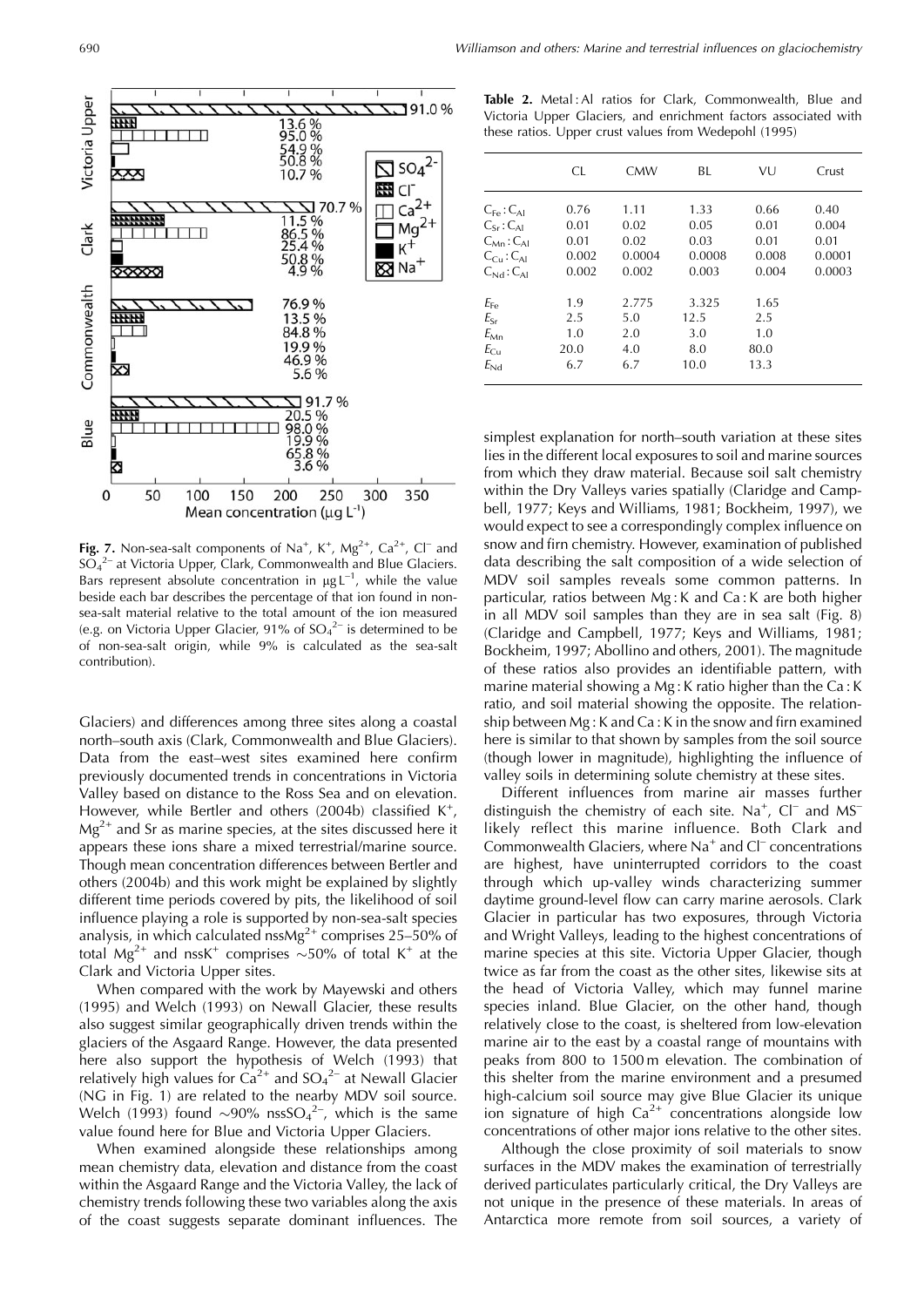

Fig. 8. Molar ion ratios of material collected at MDV sites (total  $(= SS + NSS)$  and the non-sea-salt component  $(= NSS)$  compared with those of mean regional soil samples and of sea water. Bockheim mean ratios include data from eight sites (Bockheim, 1997), while Claridge mean ratios include data from 20 sites (Claridge and Campbell, 1977). Ratio of  $SO_4^{2-}$ : K<sup>+</sup> is 109 for the excess material at the Victoria Upper site, though axis was kept at 60 for purposes of comparison. Note that the scale is higher for soil samples (0-150) than for snow-pit samples (0-60).

studies have drawn conclusions regarding the likely provenance and the potential effects of insoluble trace metals (Boutron and Lorius, 1979; Boutron, 1982; Edwards and others, 1998; Edwards and Sedwick, 2001). The work here, however, demonstrates that the effect of this terrestrial material may not only be isolated to the classically 'terrestrial' elements, such as Al and Fe, but may also influence the chemistry of what are considered to be more 'marine' indicators, such as  $Na<sup>+</sup>$  or Mg<sup>2+</sup>. While calculations of the non-sea-salt fraction of these materials provides some accounting for this influence, the presence of terrestrial material coincident with these marine elements should be examined carefully when drawing conclusions regarding their climatic significance.

#### **CONCLUSIONS**

Snow pits excavated to 2 and 3 m at Victoria Upper, Clark, Commonwealth and Blue Glaciers in the Dry Valleys provide information on marine and local soil chemistry input into regional surface snow and firn. Measurements from additional pits at locations separated by hundreds of meters at Clark and Commonwealth Glaciers show significant variability, and require both marine and soil inputs to explain. Chronologies based on marine-species input,

confirmed alongside mass accumulation rates measured directly by networks of mass-balance poles, show that these four sites share a common time frame of 1989–2002, with some of the sites having slightly longer coverage. Accumulation rates average 2.5, 3.4, 3.1 and 4.6 cm w.e. for Clark, Commonwealth, Blue and Victoria Upper sites, respectively; our interpretation of temporal data from Victoria Upper Glacier is offered with a caution regarding signs of potential subsurface melting at this location.

A survey of mean chemistry among the sites shows Clark and Commonwealth Glaciers with the highest concentrations in marine species (350 and 167  $\mu$ g L<sup>-1</sup> for Na<sup>+</sup>, 25 and 21  $\mu$ g L<sup>-1</sup> for MS<sup>-</sup>), while Blue Glacier shows unexpectedly low concentrations  $(72 \mu g L^{-1} Na^{+}$ ,  $10 \mu g L^{-1} Mg^{-}$ ), likely related to shelter provided by a coastal range to the east. Trace metals are in highest abundance at Clark Glacier (Al concentration =  $234 \mu g L^{-1}$ ), with the lowest concentrations found at Commonwealth Glacier (Al concentration  $=$  45  $\mu$ g L<sup>-1</sup>). Major-ion concentrations at Victoria Upper, Clark and Commonwealth sites are in good agreement with previously published intra-valley trends in Victoria Valley and the Asgaard Range, showing broadly decreasing values with increasing distance from the coast and increasing elevation. However, along a north-south axis trends in chemistry following elevation and distance from the coast do not appear. Instead, variations related to different soil sources and exposures to the Ross Sea dominate coastal mean chemistry gradients at these sites.

The circumstances defining the MDV climate system, including the onshore–offshore wind regime, widespread aridity and exposed rock and soils, help to give the valleys their unique character. This character also creates a wide selection of individual snow and firn signatures within a small area. Understanding broader climate changes in this area will therefore require continuing attention to local variation in Dry Valleys ice-core and snow-pit locations so as to be able to determine the difference between regional climate change and local variability. These results also suggest caution is required in defining separation between 'marine' and 'terrestrial' signals in Antarctic ice and snow samples.

#### **ACKNOWLEDGEMENTS**

We thank all of the people who assisted in conducting this research. In particular, M. Wasckiewicz, T. Gacke, E. Osterberg, S. Arcone, T. Burdet and K. Lindemueller provided assistance at our field locations, without which this project would have been impossible. In addition, the assistance of Raytheon Polar Services Company and of the pilots and staff from PSI for helicopter support is greatly appreciated. For help with global positioning system (GPS) surveys and map generation, we thank B. Bartel and J. Walker, with the University Navstar Consortium (UNAVCO) and the United States Antarctic Program, respectively. Funding for this project was provided under US National Science Foundation Award OPP 0228052.

#### **REFERENCES**

Abollino, O., M. Aceto, C. La Gioia, C. Sarzanini and E. Mentasti. 2001. Spatial and seasonal variations of major, minor and trace elements in Antarctic seawater: chemometric investigation of variable and site correlations. Adv. Environ. Res., 6(1), 29-43.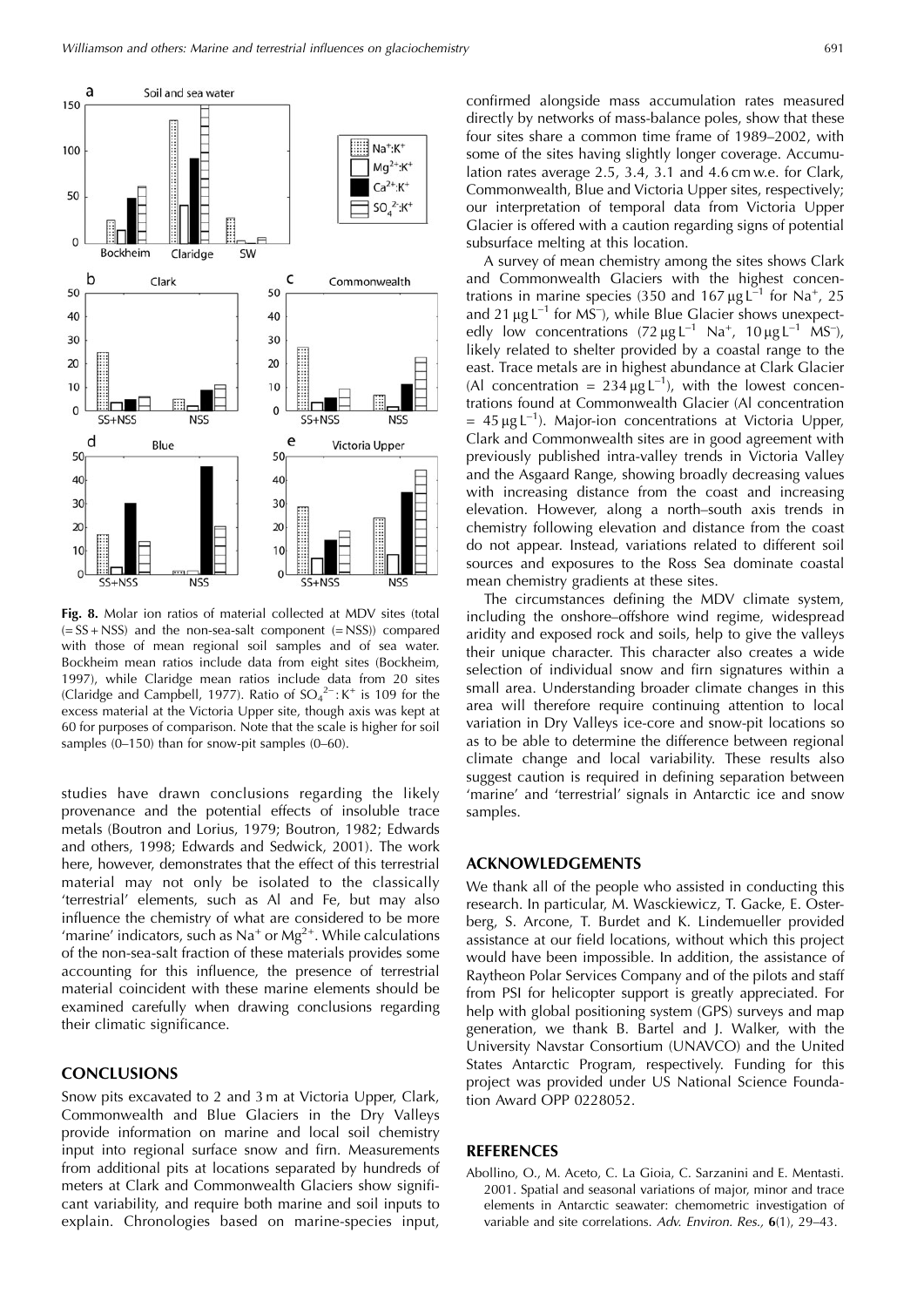- Armienti, P., M. Tamponi and M. Pompilio. 2001. Sand provenance from major and trace element analyses of bulk rock and sand grains from CRP-2/2A, Victoria Land Basin, Antarctica. Terra Antarct., 8(4), 569-582.
- Bertler, N.A.N., P.J. Barrett, P.A. Mayewski, R.L. Fogt, K.J. Kreutz and J. Shulmeister. 2004a. El Niño suppresses Antarctic warming. Geophys. Res. Lett., 31(15), L15207. (10.1029/ 2004GL020749.)
- Bertler, N.A.N., P.A. Mayewski, P.J. Barrett, S.B. Sneed, M.J. Handley and K.J. Kreutz. 2004b. Monsoonal circulation of the McMurdo Dry Valleys, Ross Sea region, Antarctica: signal from snow chemistry. Ann. Glaciol., 39, 139-145.
- Bertler, N.A.N., P.J. Barrett, P.A. Mayewski, R.L. Fogt, K.J. Kreutz and J. Shulmeister. 2005a. Reply to comment by Doran et al. on 'El Niño suppresses Antarctic warming'. Geophys. Res. Lett., 32(7), L07707. (10.1029/2005GL022595.)
- Bertler, N.A.N. and 53 others. 2005b. Snow chemistry across Antarctica. Ann. Glaciol., 41, 167-179.
- Bertler, N.A.N., T.R. Naish, H. Oerter, S. Kipfstuhl, P.J. Barrett and P.A. Mayewski. 2006. The effects of joint ENSO-Antarctic Oscillation forcing on the McMurdo Dry Valleys, Antarctica. Antarct. Sci., 18(4), 507-514.
- Bockheim, J. 1997. Properties and classification of cold desert soils from Antarctica. Soil Sci. Soc. Am. Proc., 61, 224-231.
- Boutron, C.F. 1982. Atmospheric trace metals in the snow layers deposited at the South Pole from 1928 to 1977. Atmos. Environ., 16(10), 2451-2459.
- Boutron, C. and C. Lorius. 1979. Trace metals in Antarctic snows since 1914. Nature, 277(5697), 551-554.
- Brandt, R.E. and S.G. Warren. 1993. Solar-heating rates and temperature profiles in Antarctic snow and ice. J. Glaciol., 39(131), 99-110.
- Claridge, G.G.C. and I.B. Campbell. 1977. The salts in Antarctic soils, their distribution and relationship to soil processes. Soil Sci., 123(6), 377-384.
- Crozaz, G., C.C. Langway, Jr and E. Picciotto. 1966. Artificial radioactivity reference horizons in Greenland firn. Earth Planet. Sci. Lett., 1(1), 42-48.
- Curran, M.A.J. and 6 others. 2002. Post-depositional movement of methanesulphonic acid at Law Dome, Antarctica, and the influence of accumulation rate. Ann. Glaciol., 35, 333-339.
- De Carlo, E.H. and W.J. Green. 2002. Rare earth elements in the water column of Lake Vanda, McMurdo Dry Valleys, Antarctica. Geochim. Cosmochim. Acta, 66(8), 1323-1333.
- Dixon, D. and 6 others. 2005. A 200 year sulfate record from 16 Antarctic ice cores and associations with Southern Ocean seaice extent. Ann. Glaciol., 41, 155-166.
- Doran, P.T. and 6 others. 2002. Valley floor climate observations from the McMurdo dry valleys, Antarctica, 1986-2000. J. Geophys. Res., 107(D24), 4772. (10.1029/2001JD002045.)
- Edwards, R. and P. Sedwick. 2001. Iron in East Antarctic snow: implications for atmospheric iron deposition and algal production in Antarctic waters. Geophys. Res. Lett., 28(20), 3907-3910.
- Edwards, R., P.N. Sedwick, V. Morgan, C.F. Boutron and S. Hong. 1998. Iron in ice cores from Law Dome, East Antarctica: implications for past deposition of aerosol iron. Ann. Glaciol., 27, 365-370.
- Green, W.J., B.R. Stage, A. Preston, S. Wagers, J. Shacat and S. Newell. 2005. Geochemical processes in the Onyx River, Wright Valley, Antarctica: major ions, nutrients, trace metals. Geochim. Cosmochim. Acta, 69(4), 839-850.
- Hall, B.L. and G.H. Denton. 2005. Surficial geology and geomorphology of eastern and central Wright Valley, Antarctica. Geomorphology, 64(1-2), 25-65.
- Hall, B.L., G.H. Denton and C.H. Hendy. 2000. Evidence from Taylor Valley for a grounded ice sheet in the Ross Sea, Antarctica. Geogr. Ann., 82A(2-3), 275-303.
- Hall, B.L., G.H. Denton, B. Overturf and C.H. Hendy. 2002. Glacial Lake Victoria, a high-level Antarctic lake inferred from lacustrine deposits in Victoria Valley. J. Quat. Sci., 17(7), 697-706.
- Johnsen, S.J. 1977. Stable isotope homogenization of polar firn and ice. IAHS Publ. 118 (Symposium at Grenoble 1975 - Isotopes and Impurities in Snow and Ice), 210-219.
- Keys, J.R. and K. Williams. 1981. Origin of crystalline, cold desert salts in the McMurdo region, Antarctica. Geochim. Cosmochim. Acta, 45(12), 2299-2309.
- Kreutz, K.J. and P.A. Mayewski. 1999. Spatial variability of Antarctic surface snow glaciochemistry: implications for paleoatmospheric circulation reconstructions. Antarct. Sci., 11(1), 105-118.
- Kreutz, K.J., P.A. Mayewski, S.I. Whitlow and M.S. Twickler. 1998. Limited migration of soluble ionic species in a Siple Dome, Antarctica, ice core. Ann. Glaciol., 27, 371-377.
- Kreutz, K.J., P.A. Mayewski, I.I. Pittalwala, L.D. Meeker, M.S. Twickler and S.I. Whitlow. 2000. Sea level pressure variability in the Amundsen Sea region inferred from a West Antarctic glaciochemical record. J. Geophys. Res., 105(D3), 4047-4059.
- Lancaster, N. 2002. Flux of eolian sediment in the McMurdo Dry Valleys, Antarctica: a preliminary assessment. Arct. Antarct. Alp. Res., 34(3), 318-323.
- Landis, G.P., J.J. Fitzpatrick and T. Everett. 1995. Analysis of firn gases collected at shallow depths in the Wrangell-St. Elias range, Alaska, the GISP2 site, Greenland, and the Taylor Dome site, East Antarctica. USGS Open File Rep. 95-222.
- Legrand, M.R. and R.J. Delmas. 1984. The ionic balance of Antarctic snow: a 10 year detailed record. Atmos. Environ., 18(9), 1867-1874.
- Legrand, M.R. and R.J. Delmas. 1988. Formation of HCl in the Antarctic atmosphere. J. Geophys. Res., 93(D6), 7153-7168.
- Legrand, M. and P. Mayewski. 1997. Glaciochemistry of polar ice cores: a review. Rev. Geophys., 35(3), 219-243.
- Lyons, W.B., K.A. Welch, A.G. Fountain, G.L. Dana, B.H. Vaughn and D.M. McKnight. 2003. Surface glaciochemistry of Taylor Valley, southern Victoria Land, Antarctica and its relationship to stream chemistry. Hydrol. Process., 17(1), 115-130.
- Mayewski, P.A. and W.B. Lyons. 1982. Source and climatic implication of the reactive iron and reactive silicate concentrations found in a core from Meserve Glacier, Antarctica. Geophys. Res. Lett., 9(3), 190-192.
- Mayewski, P.A. and 11 others. 1995. An ice-core-based, Late Holocene history for the Transantarctic Mountains, Antarctica. In Elliot, D.H. and G.L. Blaisdell, eds. Contributions to Antarctic research IV. Washington, DC, American Geophysical Union, 33-45. (Antarctic Research Series 67.)
- Mayewski, P.A. and 13 others. 1996. Climate change during the last deglaciation in Antarctica. Science, 272(5268), 1636–1638.
- McKendry, I.G. and E.W.D. Lewthwaite. 1990. The vertical structure of summertime local winds in the Wright Valley, Antarctica. Bound.-Layer Meteorol., 51(4), 321-342.
- Mulvaney, R. and E.W. Wolff. 1994. Spatial variability of the major chemistry of the Antarctic ice sheet. Ann. Glaciol., 20, 440-447.
- Mulvaney, R., E.C. Pasteur, D.A. Peel, E.S. Saltzman and P.Y. Whung. 1992. The ratio of MSA to non-sea-salt sulphate in Antarctic Peninsula ice cores. Tellus, 44B(4), 295-303.
- Pasteur, E.C. and R. Mulvaney. 1999. Laboratory study of the migration of methane sulphonate in firn. J. Glaciol., 45(150), 214-218.
- Pasteur, E.C. and R. Mulvaney. 2000. Migration of methane sulphonate in Antarctic firn and ice. J. Geophys. Res., 105(D9), 11,525-11,534.
- Smith, B.T., T.D. van Ommen and M.A.J. Curran. 2004. Methanesulphonic acid movement in solid ice cores. Ann. Glaciol., 39, 540-544.
- Stager, J.C. and P.A. Mayewski. 1997. Abrupt early to mid-Holocene climatic transition registered at the Equator and the Poles. Science, 276(5320), 1834-1836.
- Steig, E.J., C.P. Hart, J.W.C. White, W.L. Cunningham, M.D. Davis and E.S. Saltzman. 1998a. Changes in climate, ocean and icesheet conditions in the Ross embayment, Antarctica, at 6ka. Ann. Glaciol., 27, 305-310.
- Steig, E.J. and 8 others. 1998b. Synchronous climate changes in Antarctica and the North Atlantic. Science, 282(5386), 92-95.